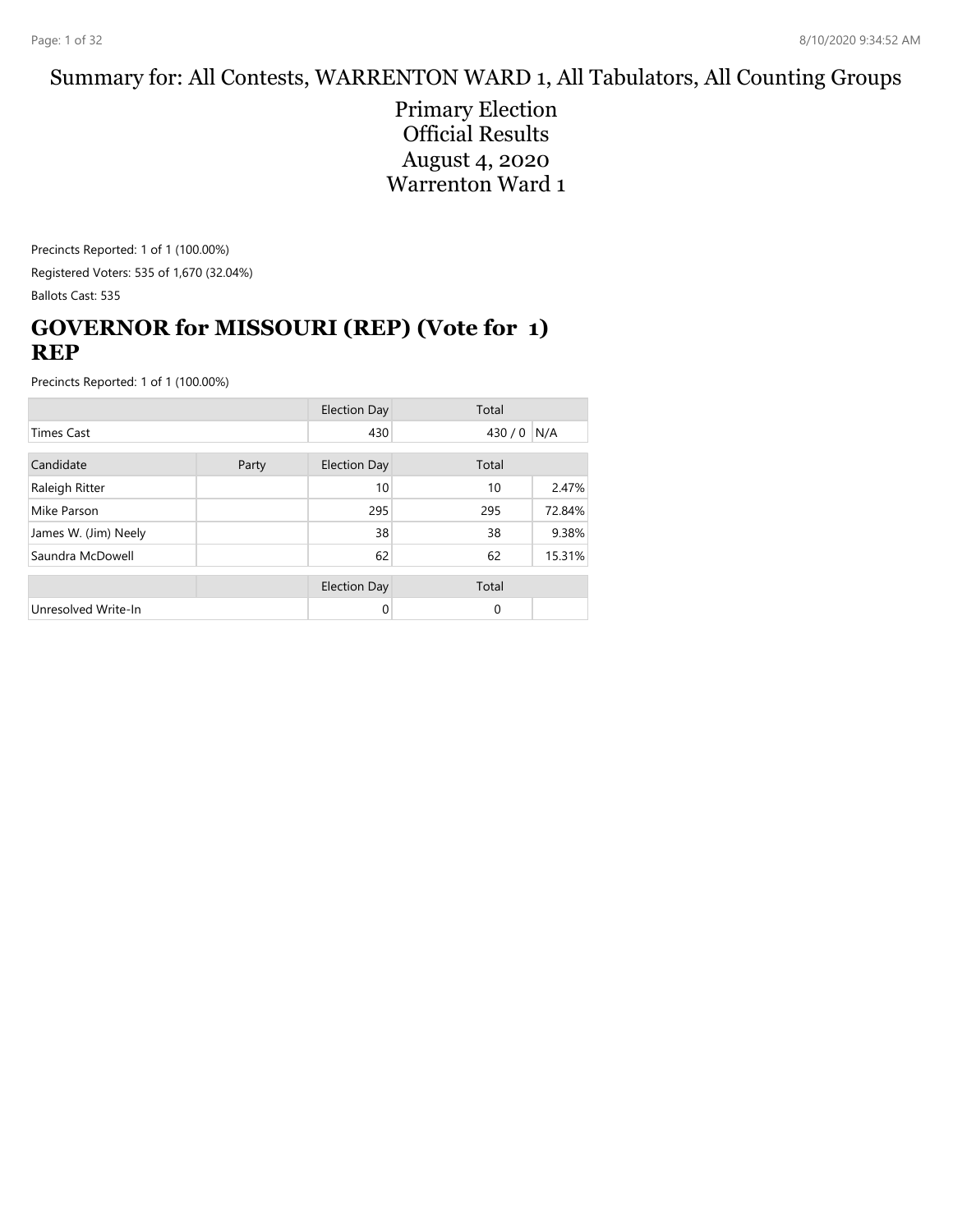## **GOVERNOR for MISSOURI (DEM) (Vote for 1) DEM**

|                                   |       | <b>Election Day</b> | Total |        |
|-----------------------------------|-------|---------------------|-------|--------|
| <b>Times Cast</b>                 |       | 93                  | 93/0  | N/A    |
| Candidate                         | Party | <b>Election Day</b> | Total |        |
| Nicole Galloway                   |       | 73                  | 73    | 83.91% |
| Jimmie Matthews                   |       | 2                   | 2     | 2.30%  |
| Antoin Johnson                    |       | 3                   | 3     | 3.45%  |
| Eric Morrison                     |       |                     | 7     | 8.05%  |
| Robin John Daniel Van<br>Quaethem |       | 2                   | 2     | 2.30%  |
|                                   |       | <b>Election Day</b> | Total |        |
| Unresolved Write-In               |       | 0                   | 0     |        |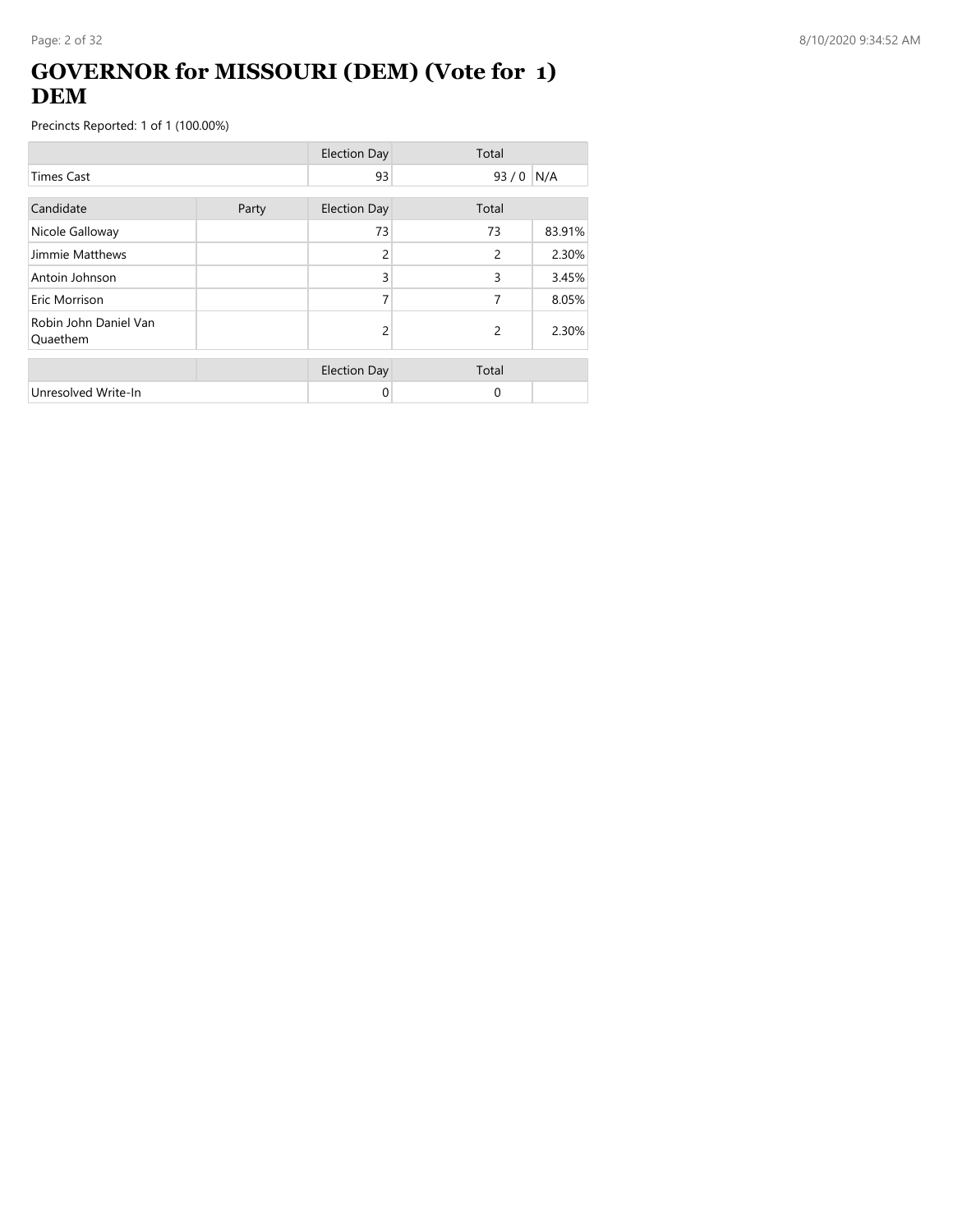## **GOVERNOR for MISSOURI (LIB) (Vote for 1) LIB**

|                     |       | <b>Election Day</b> | Total      |
|---------------------|-------|---------------------|------------|
| <b>Times Cast</b>   |       |                     | N/A<br>1/0 |
| Candidate           | Party | <b>Election Day</b> | Total      |
| <b>Rik Combs</b>    |       |                     | 100.00%    |
|                     |       | <b>Election Day</b> | Total      |
| Unresolved Write-In |       |                     | 0          |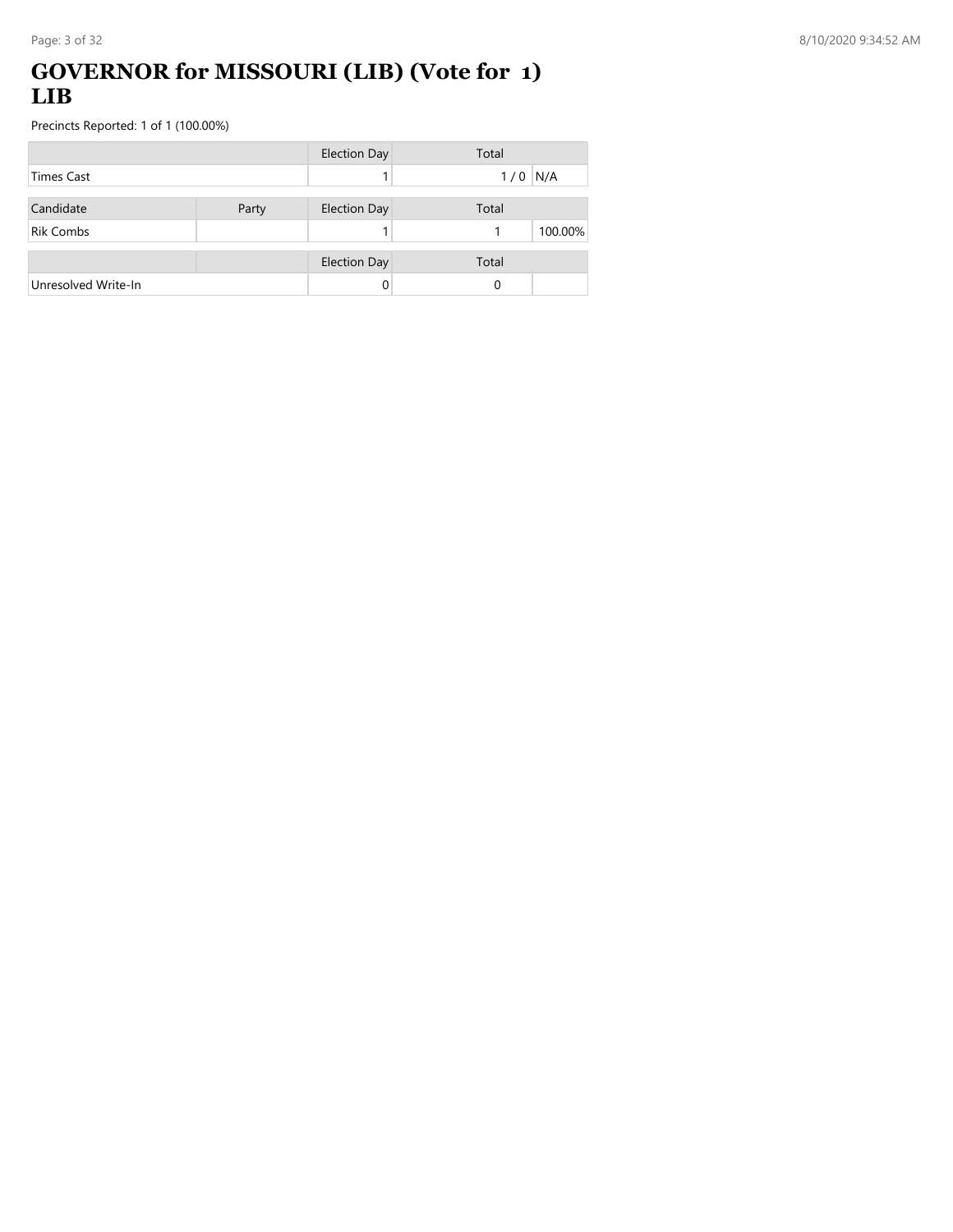### **GOVERNOR for MISSOURI (GRN) (Vote for 1) GRN**

|                     |       | Election Day        | Total    |     |
|---------------------|-------|---------------------|----------|-----|
| <b>Times Cast</b>   |       |                     | 0/0      | N/A |
|                     |       |                     |          |     |
| Candidate           | Party | <b>Election Day</b> | Total    |     |
| Jerome Howard Bauer |       |                     | $\Omega$ | N/A |
|                     |       |                     |          |     |
|                     |       | <b>Election Day</b> | Total    |     |
| Unresolved Write-In |       |                     | 0        |     |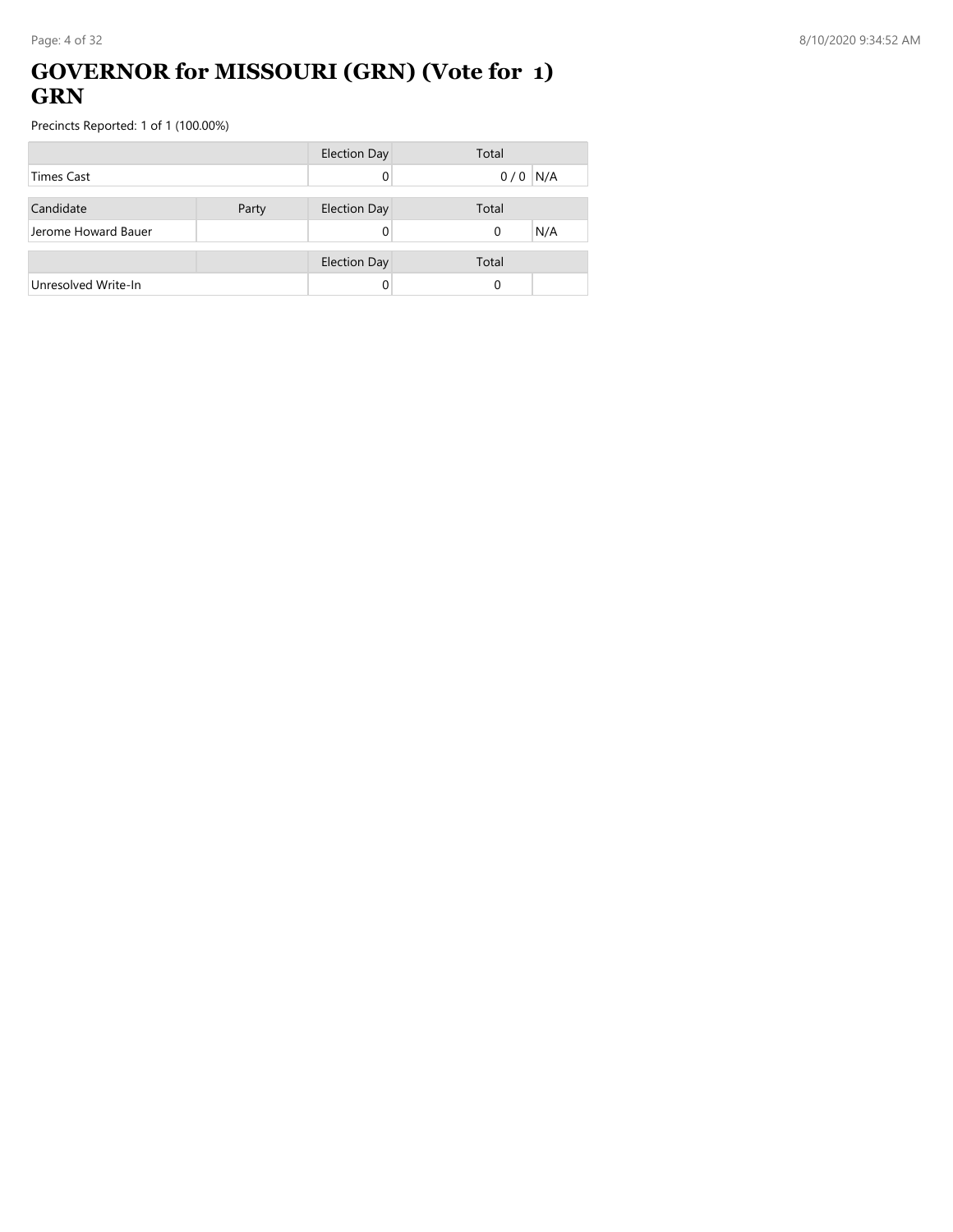## **LIEUTENANT GOVERNOR for MISSOURI (REP) (Vote for 1) REP**

|                     |  | <b>Election Day</b> | Total       |        |
|---------------------|--|---------------------|-------------|--------|
| <b>Times Cast</b>   |  | 430                 | $430/0$ N/A |        |
| Candidate<br>Party  |  | <b>Election Day</b> | Total       |        |
| Arnie C. AC Dienoff |  | 32                  | 32          | 8.77%  |
| Mike Kehoe          |  | 199                 | 199         | 54.52% |
| Aaron T Wisdom      |  | 31                  | 31          | 8.49%  |
| Mike Carter         |  | 103                 | 103         | 28.22% |
|                     |  | <b>Election Day</b> | Total       |        |
| Unresolved Write-In |  | 0                   | $\Omega$    |        |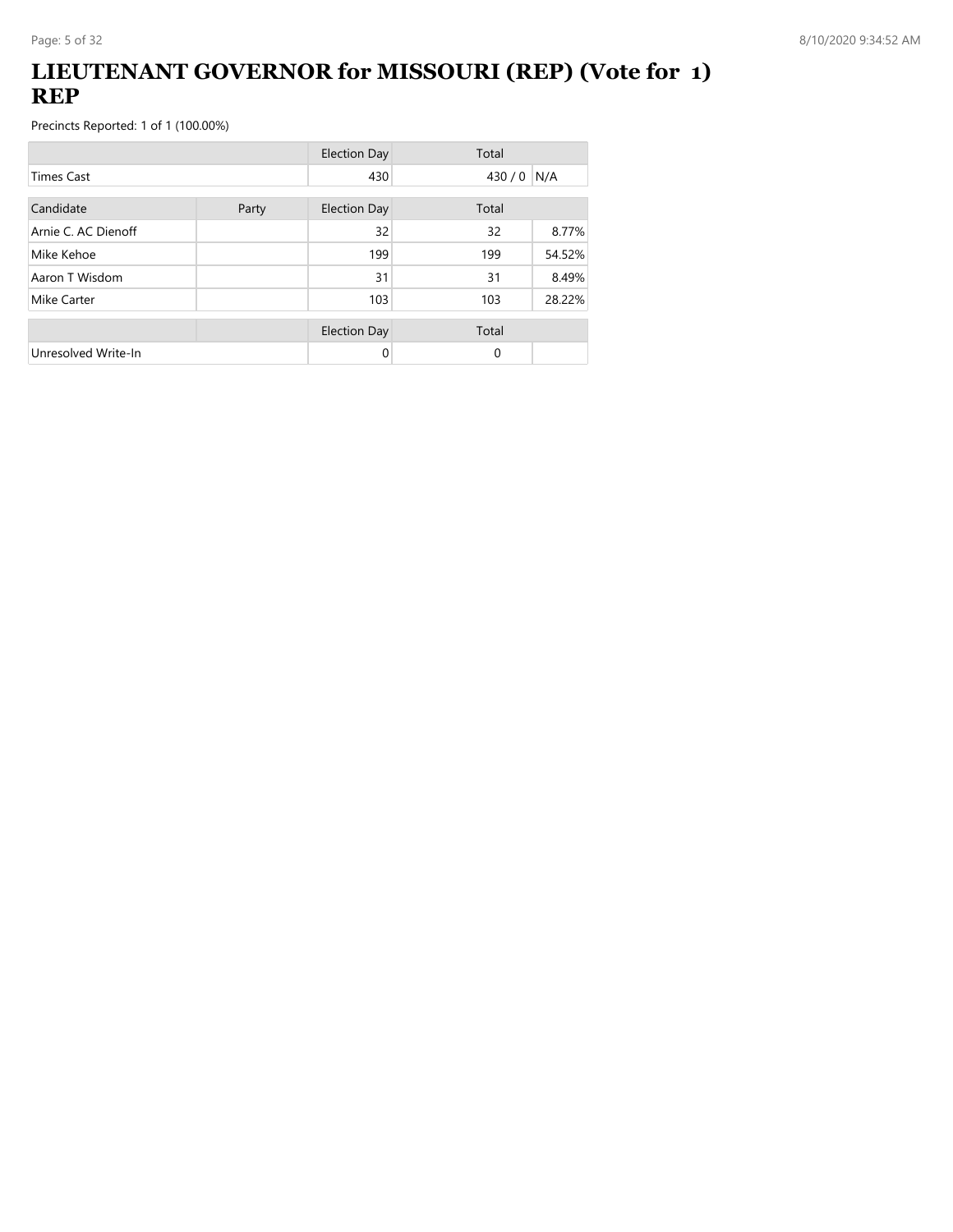## **LIEUTENANT GOVERNOR for MISSOURI (DEM) (Vote for 1) DEM**

|                     |  | <b>Election Day</b> | Total |        |
|---------------------|--|---------------------|-------|--------|
| <b>Times Cast</b>   |  | 93                  | 93/0  | N/A    |
| Candidate<br>Party  |  | <b>Election Day</b> | Total |        |
| Gregory A Upchurch  |  | 28                  | 28    | 33.73% |
| Alissia Canady      |  | 55                  | 55    | 66.27% |
|                     |  | <b>Election Day</b> | Total |        |
| Unresolved Write-In |  | 0                   | 0     |        |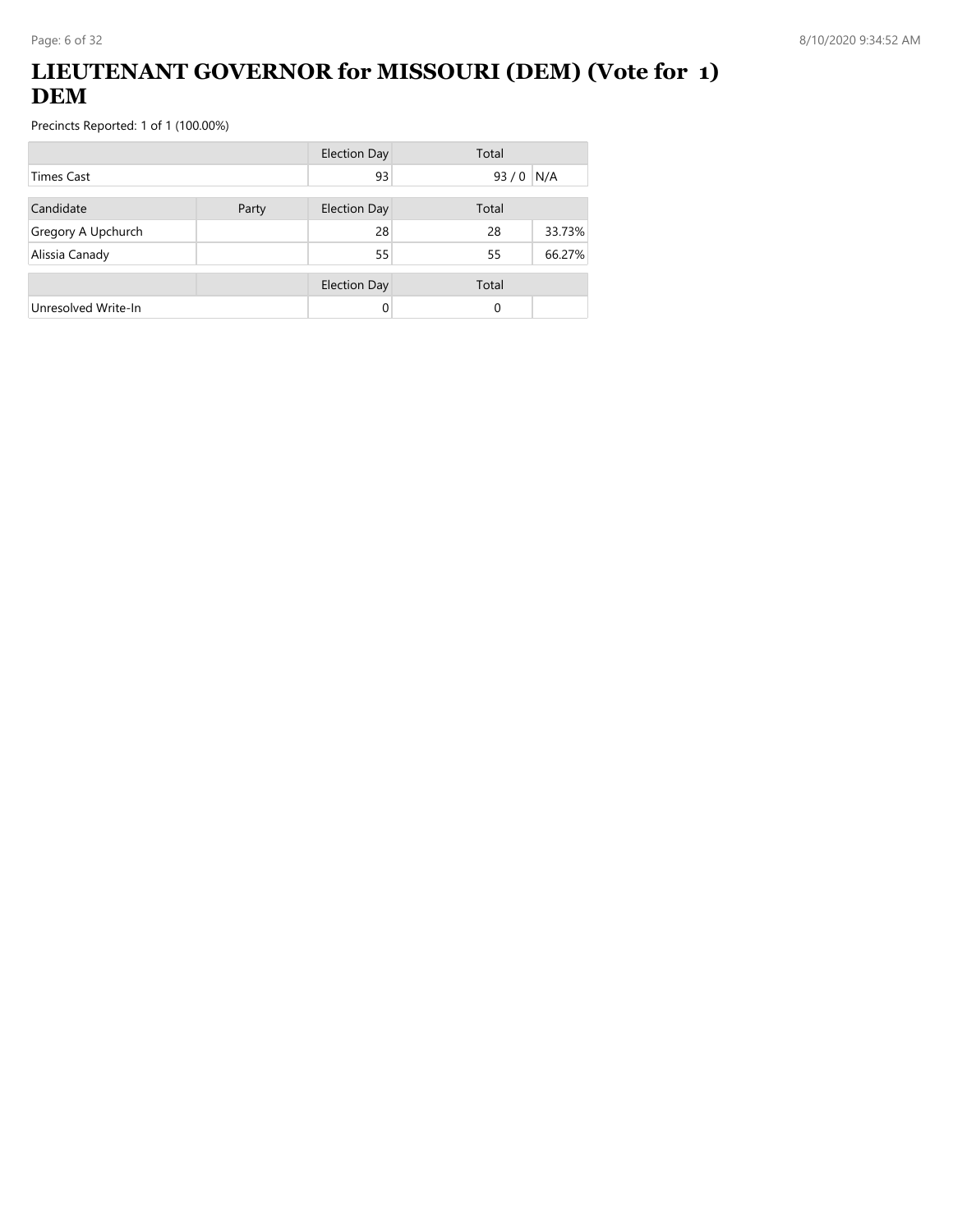## **LIEUTENANT GOVERNOR for MISSOURI (LIB) (Vote for 1) LIB**

|                     |       | <b>Election Day</b> | Total        |
|---------------------|-------|---------------------|--------------|
| Times Cast          |       |                     | N/A<br>1/0   |
| Candidate           | Party | <b>Election Day</b> | Total        |
| <b>Bill Slantz</b>  |       |                     | 100.00%<br>1 |
|                     |       | <b>Election Day</b> | Total        |
| Unresolved Write-In |       | 0                   | 0            |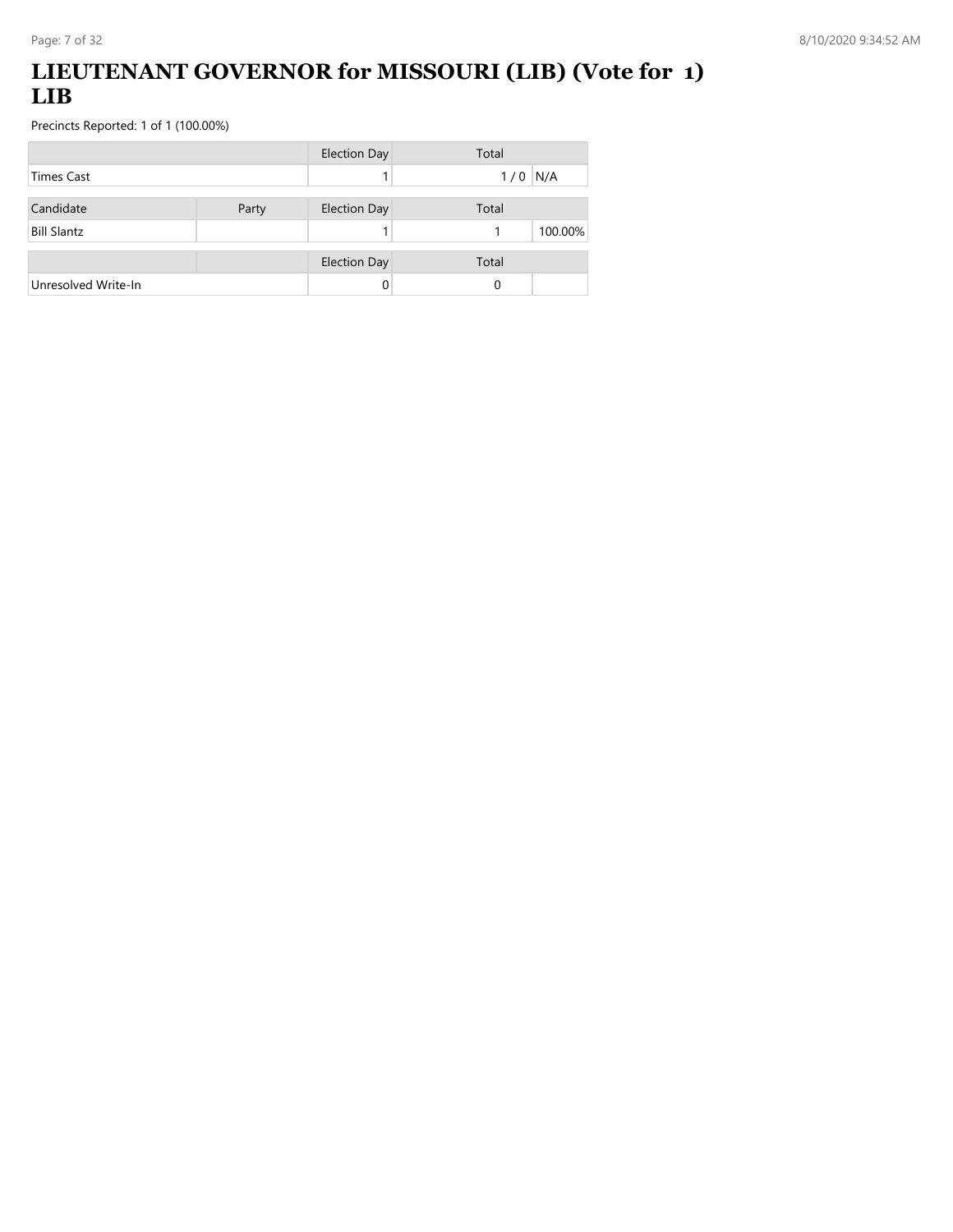## **LIEUTENANT GOVERNOR for MISSOURI (GRN) (Vote for 1) GRN**

|                     |       | <b>Election Day</b> | Total           |
|---------------------|-------|---------------------|-----------------|
| <b>Times Cast</b>   |       |                     | $0/0$ N/A       |
| Candidate           | Party | <b>Election Day</b> | Total           |
| Kelley Dragoo       |       |                     | N/A<br>$\Omega$ |
|                     |       | <b>Election Day</b> | Total           |
| Unresolved Write-In |       |                     | 0               |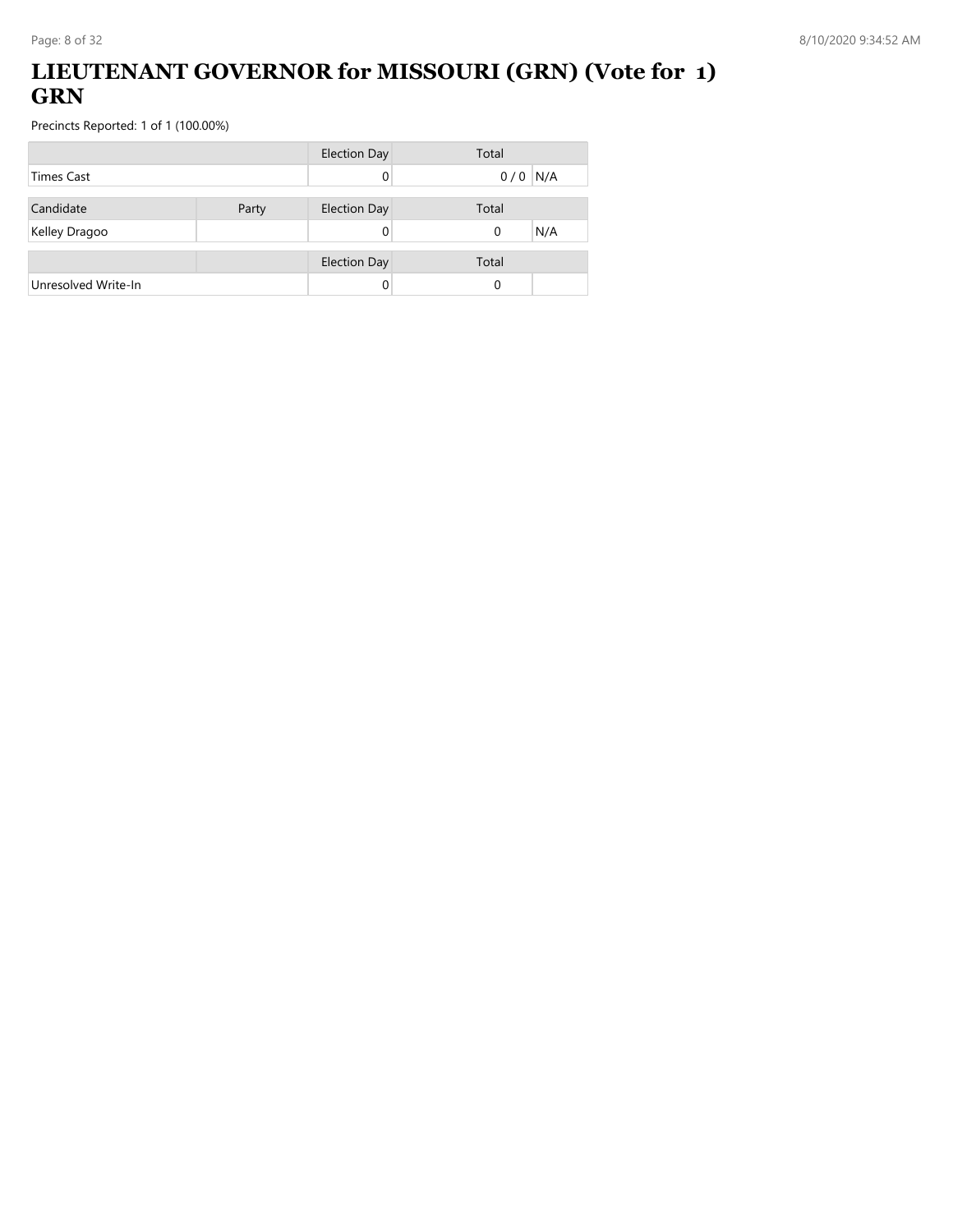## **SECRETARY OF STATE for MISSOURI (REP) (Vote for 1) REP**

|                        |       | <b>Election Day</b> | Total          |
|------------------------|-------|---------------------|----------------|
| <b>Times Cast</b>      |       | 430                 | 430 / 0 N/A    |
| Candidate              | Party | <b>Election Day</b> | Total          |
| John R. (Jay) Ashcroft |       | 372                 | 100.00%<br>372 |
|                        |       | <b>Election Day</b> | Total          |
| Unresolved Write-In    |       | 0                   | 0              |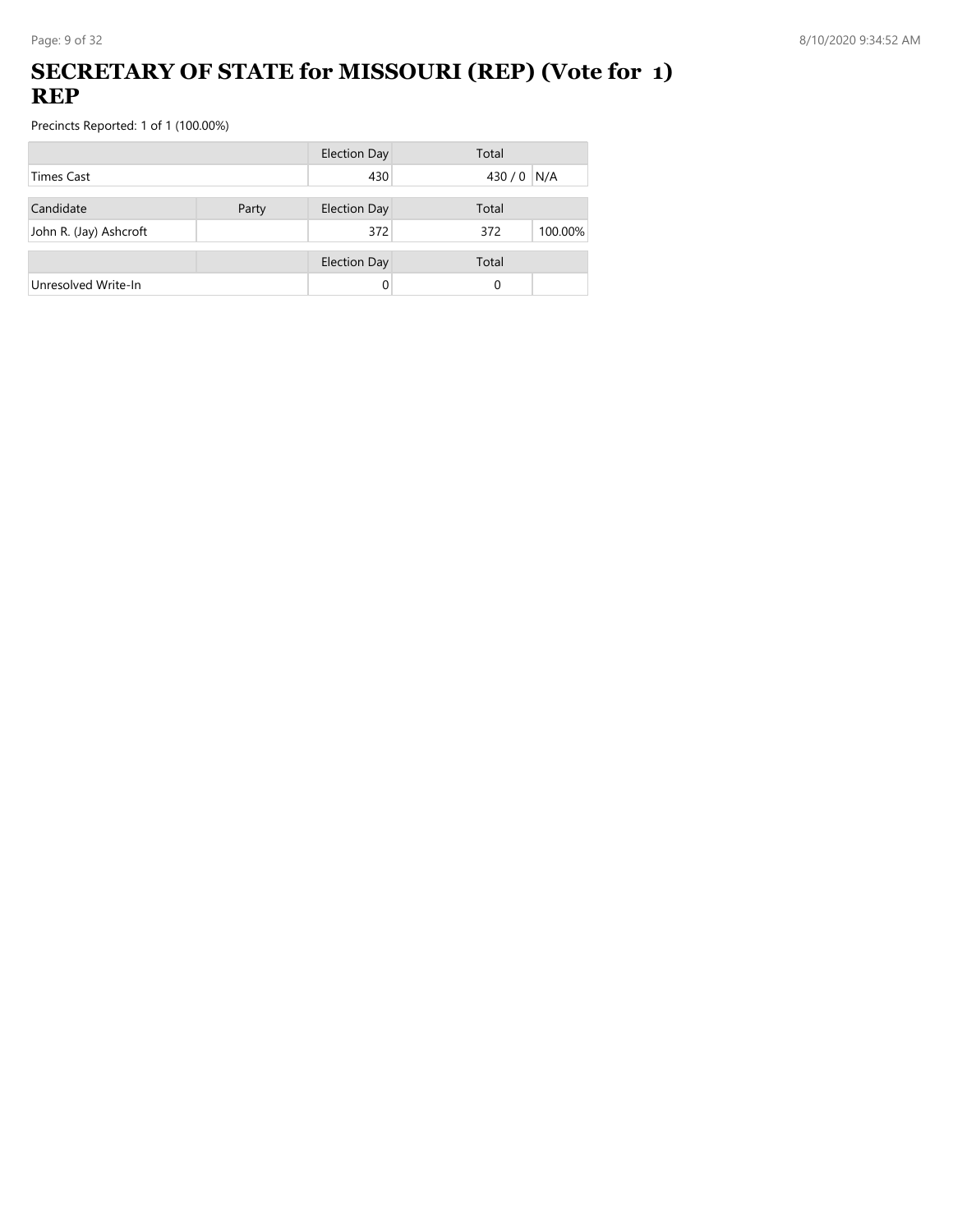## **SECRETARY OF STATE for MISSOURI (DEM) (Vote for 1) DEM**

|                     |       | <b>Election Day</b> | Total         |
|---------------------|-------|---------------------|---------------|
| Times Cast          |       | 93                  | 93/0<br>N/A   |
| Candidate           | Party | <b>Election Day</b> | Total         |
| Yinka Faleti        |       | 76                  | 100.00%<br>76 |
|                     |       | <b>Election Day</b> | Total         |
| Unresolved Write-In |       | 0                   | 0             |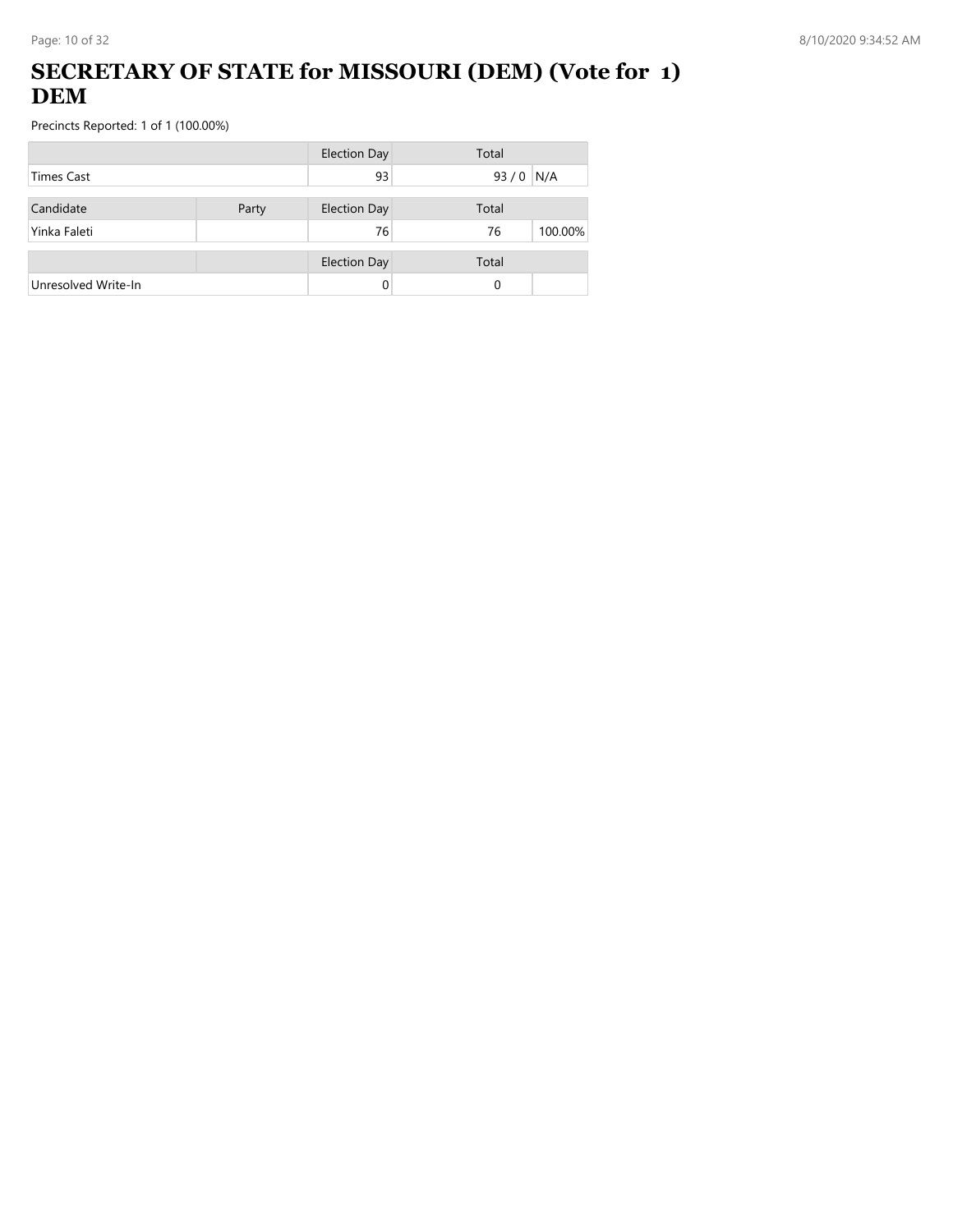### **SECRETARY OF STATE for MISSOURI (LIB) (Vote for 1) LIB**

|                     |       | <b>Election Day</b> | Total      |
|---------------------|-------|---------------------|------------|
| <b>Times Cast</b>   |       |                     | N/A<br>1/0 |
| Candidate           | Party | <b>Election Day</b> | Total      |
| Carl Herman Freese  |       |                     | 100.00%    |
|                     |       | <b>Election Day</b> | Total      |
| Unresolved Write-In |       |                     | 0          |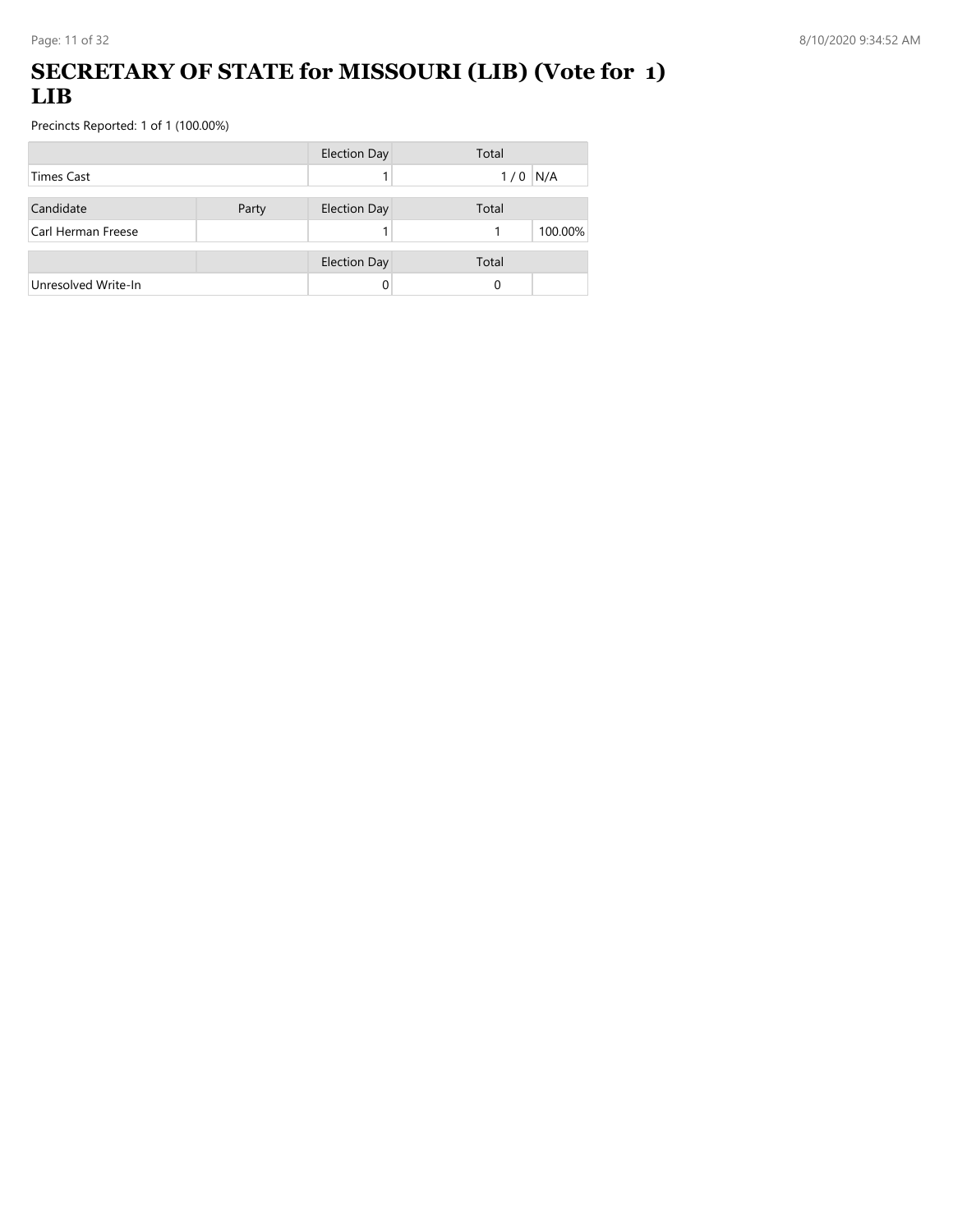### **SECRETARY OF STATE for MISSOURI (GRN) (Vote for 1) GRN**

|                     |       | <b>Election Day</b> | Total           |
|---------------------|-------|---------------------|-----------------|
| <b>Times Cast</b>   |       |                     | $0/0$ N/A       |
| Candidate           | Party | <b>Election Day</b> | Total           |
| Paul Lehmann        |       |                     | N/A<br>$\Omega$ |
|                     |       | <b>Election Day</b> | Total           |
| Unresolved Write-In |       |                     | 0               |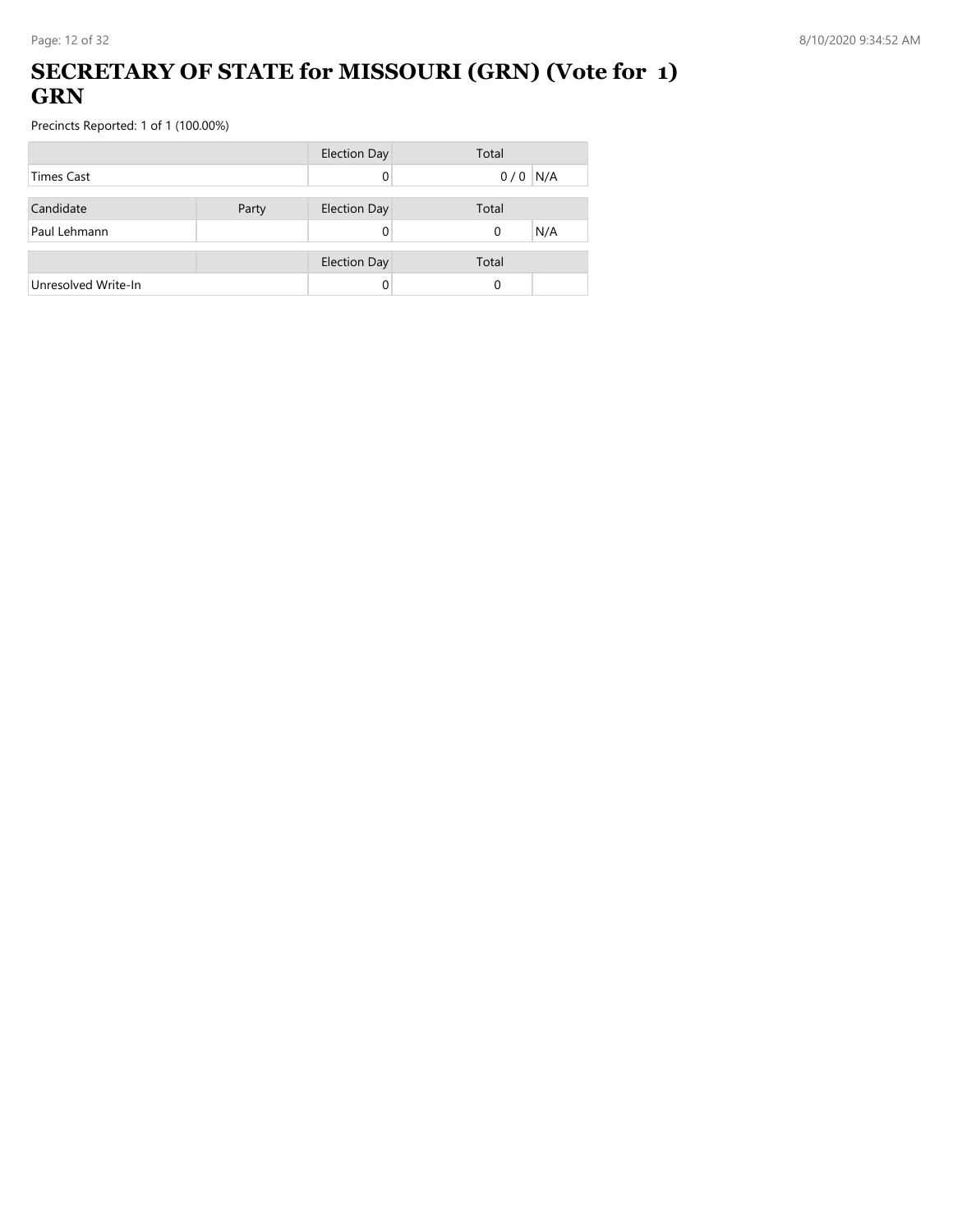#### **SECRETARY OF STATE for MISSOURI (CST) (Vote for 1) CST**

|                     |       | <b>Election Day</b> | Total     |
|---------------------|-------|---------------------|-----------|
| <b>Times Cast</b>   |       |                     | $1/0$ N/A |
|                     |       |                     |           |
| Candidate           | Party | <b>Election Day</b> | Total     |
| Paul Venable        |       |                     | N/A<br>0  |
|                     |       |                     |           |
|                     |       | <b>Election Day</b> | Total     |
| Unresolved Write-In |       |                     | $\Omega$  |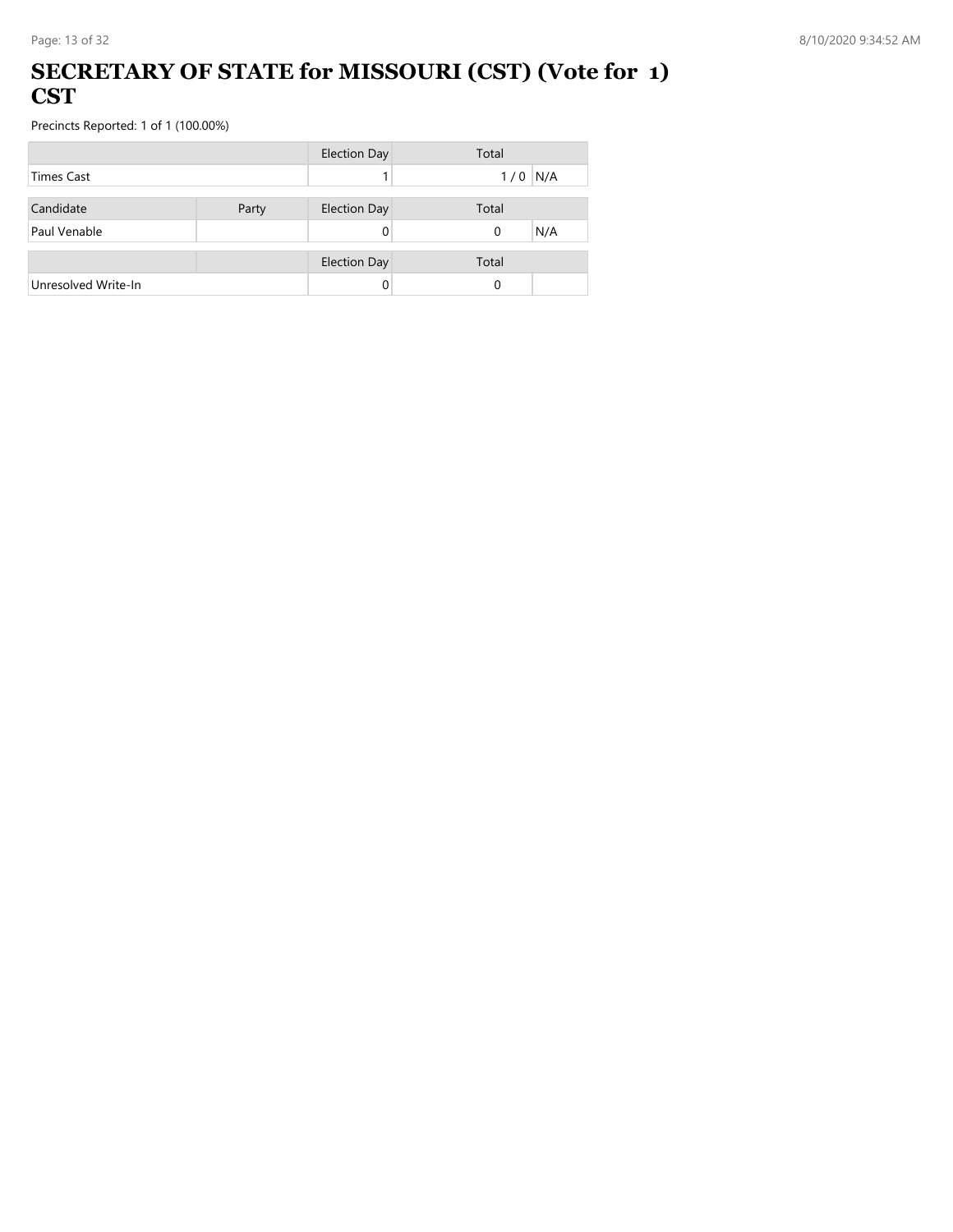### **STATE TREASURER for MISSOURI (REP) (Vote for 1) REP**

|                     |       | <b>Election Day</b> | Total          |
|---------------------|-------|---------------------|----------------|
| <b>Times Cast</b>   |       | 430                 | 430 / 0<br>N/A |
| Candidate           | Party | <b>Election Day</b> | Total          |
| Scott Fitzpatrick   |       | 356                 | 356<br>100.00% |
|                     |       | <b>Election Day</b> | Total          |
| Unresolved Write-In |       |                     | 0              |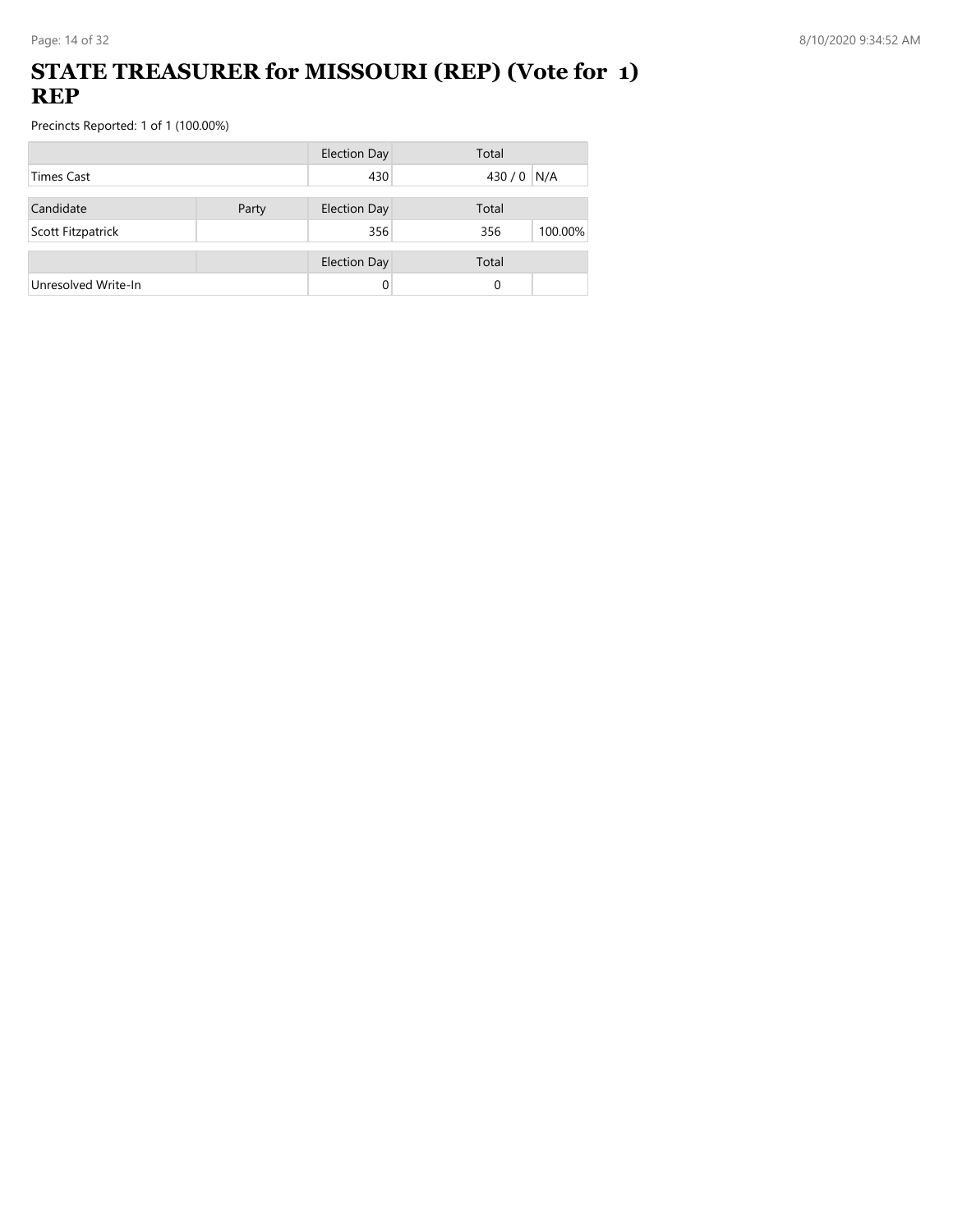## **STATE TREASURER for MISSOURI (DEM) (Vote for 1) DEM**

|                      |       | <b>Election Day</b> | Total         |
|----------------------|-------|---------------------|---------------|
| <b>Times Cast</b>    |       | 93                  | 93/0<br>N/A   |
| Candidate            | Party | <b>Election Day</b> | Total         |
| Vicki Lorenz Englund |       | 79                  | 100.00%<br>79 |
|                      |       | <b>Election Day</b> | Total         |
| Unresolved Write-In  |       |                     | 0             |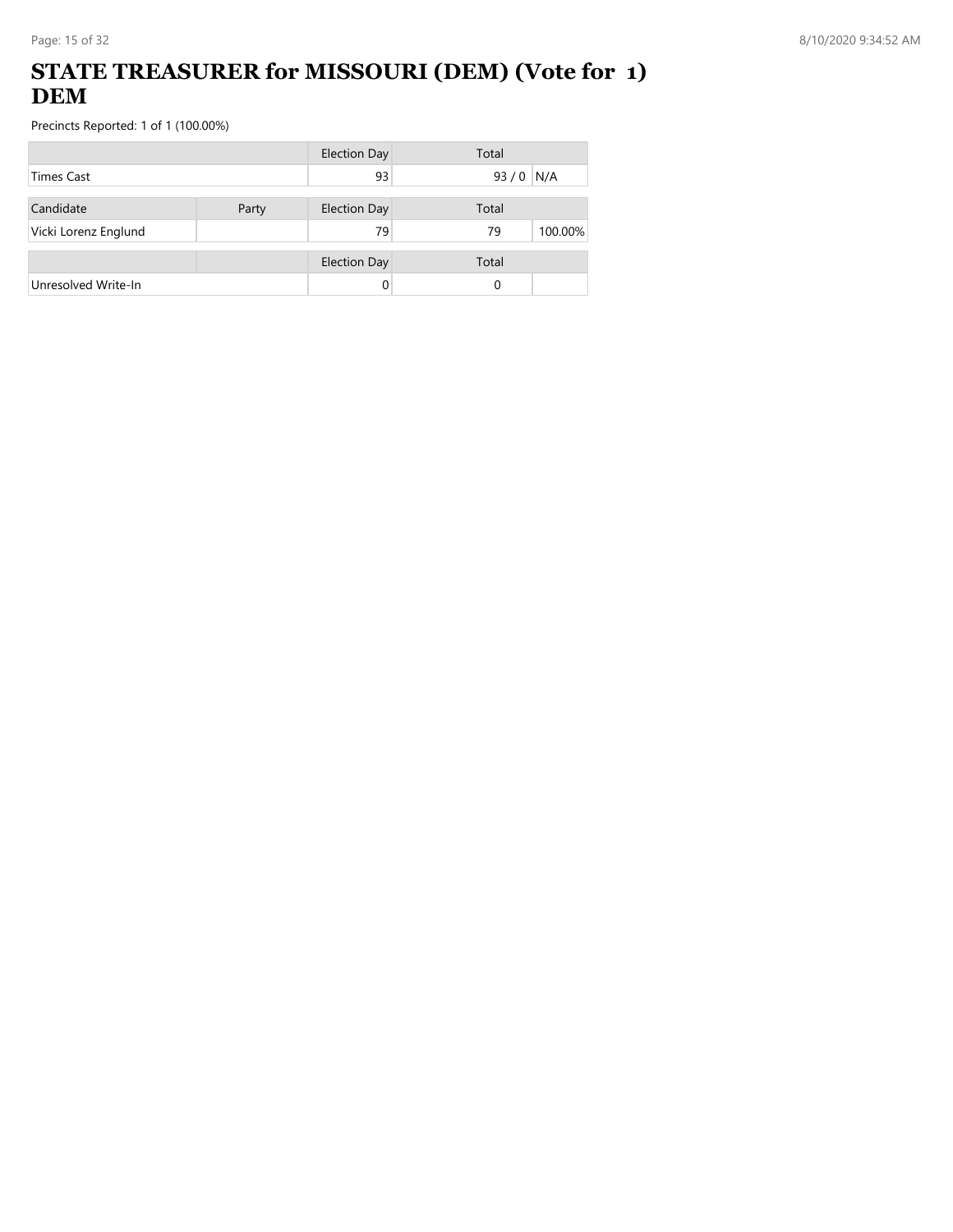### **STATE TREASURER for MISSOURI (LIB) (Vote for 1) LIB**

|                        |       | <b>Election Day</b> | Total      |
|------------------------|-------|---------------------|------------|
| <b>Times Cast</b>      |       |                     | N/A<br>1/0 |
| Candidate              | Party | <b>Election Day</b> | Total      |
| Nicholas (Nick) Kasoff |       |                     | 100.00%    |
|                        |       | <b>Election Day</b> | Total      |
| Unresolved Write-In    |       |                     | 0          |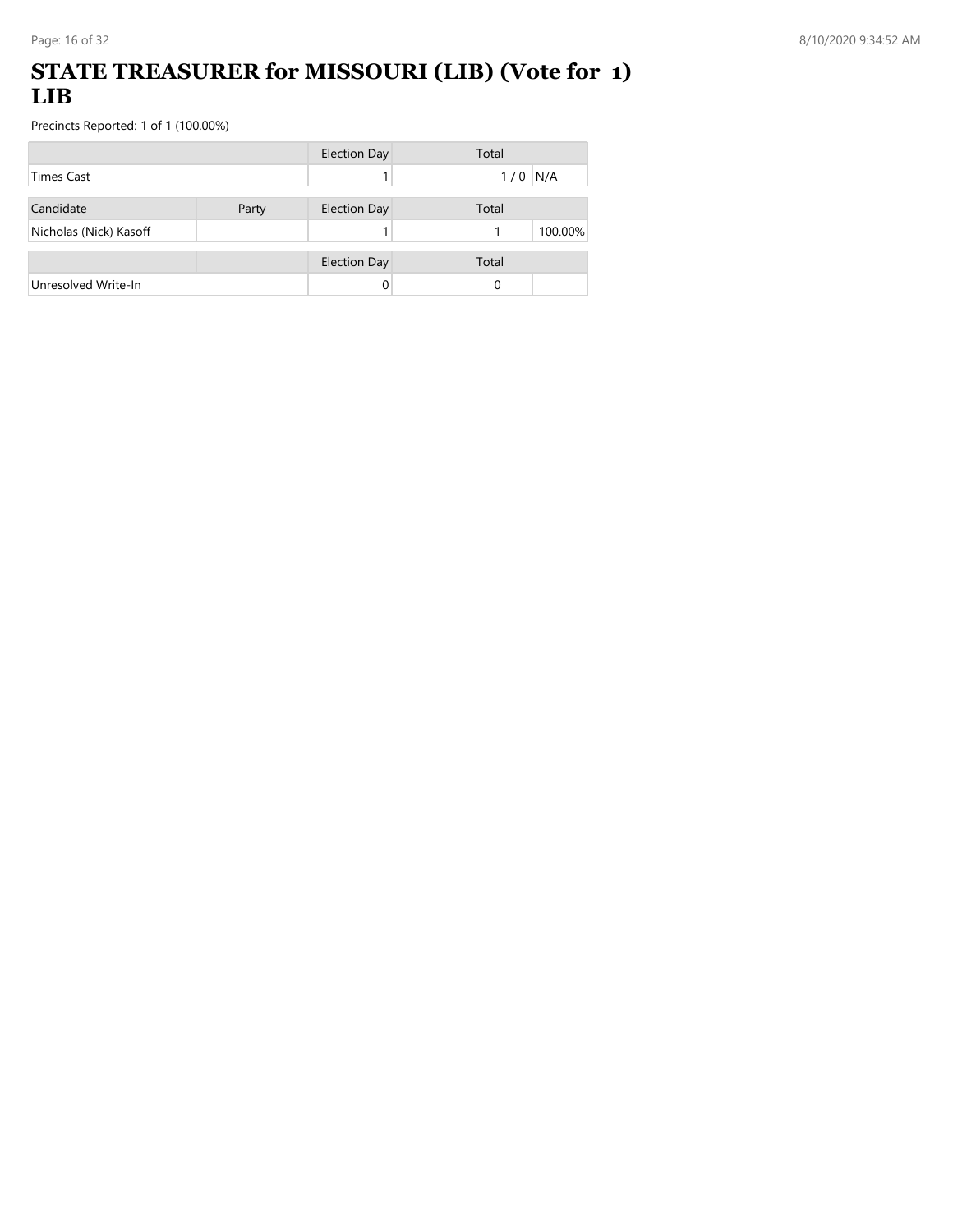## **STATE TREASURER for MISSOURI (GRN) (Vote for 1) GRN**

|                     |       | <b>Election Day</b> | Total           |
|---------------------|-------|---------------------|-----------------|
| <b>Times Cast</b>   |       |                     | $0/0$ N/A       |
| Candidate           | Party | <b>Election Day</b> | Total           |
| Joseph Civettini    |       |                     | N/A<br>$\Omega$ |
|                     |       | <b>Election Day</b> | Total           |
| Unresolved Write-In |       |                     | 0               |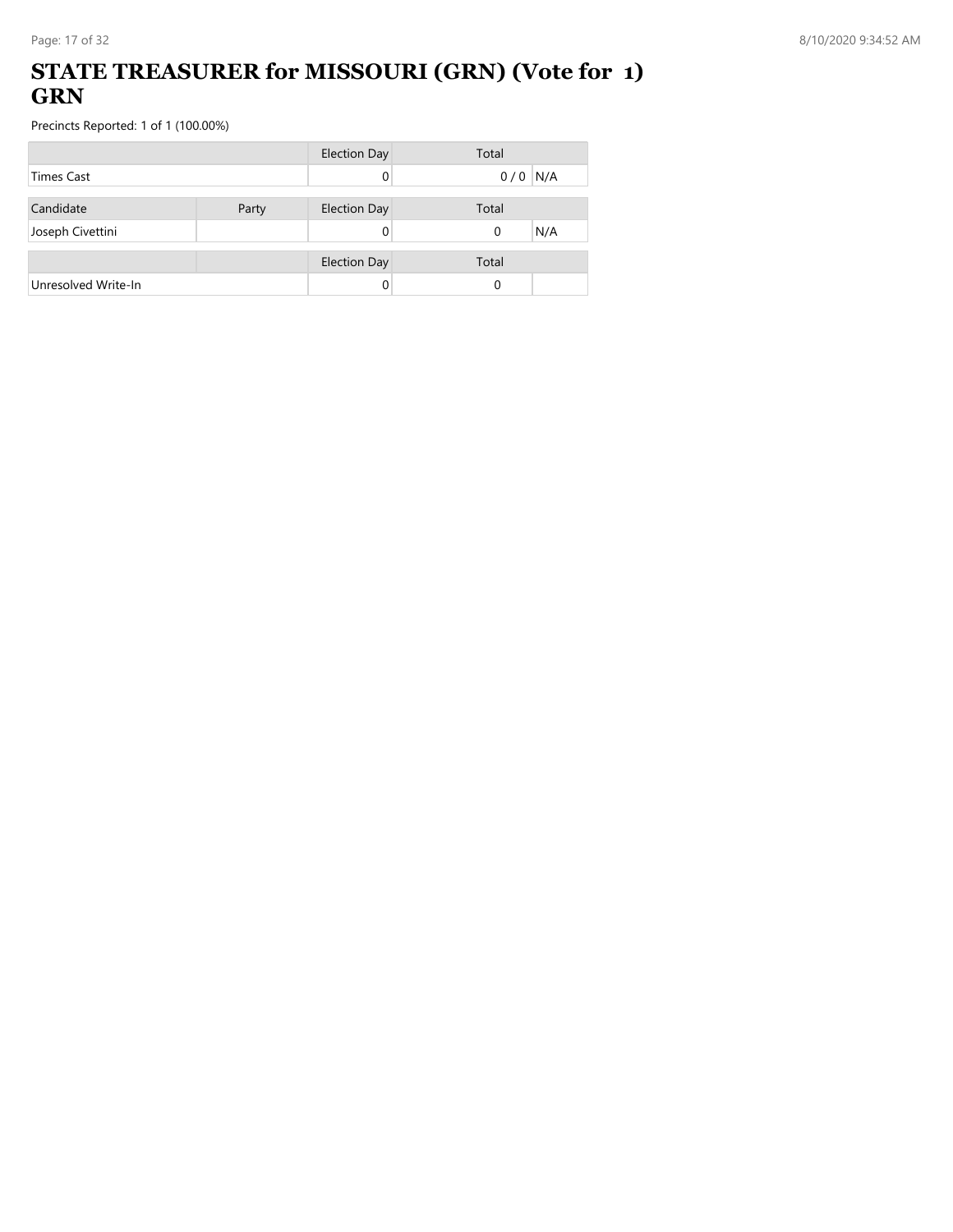#### **ATTORNEY GENERAL for MISSOURI (REP) (Vote for 1) REP**

|                     |       | <b>Election Day</b> | Total          |
|---------------------|-------|---------------------|----------------|
| <b>Times Cast</b>   |       | 430                 | 430 / 0 N/A    |
| Candidate           | Party | <b>Election Day</b> | Total          |
| Eric Schmitt        |       | 358                 | 358<br>100.00% |
|                     |       | <b>Election Day</b> | Total          |
| Unresolved Write-In |       |                     | 0              |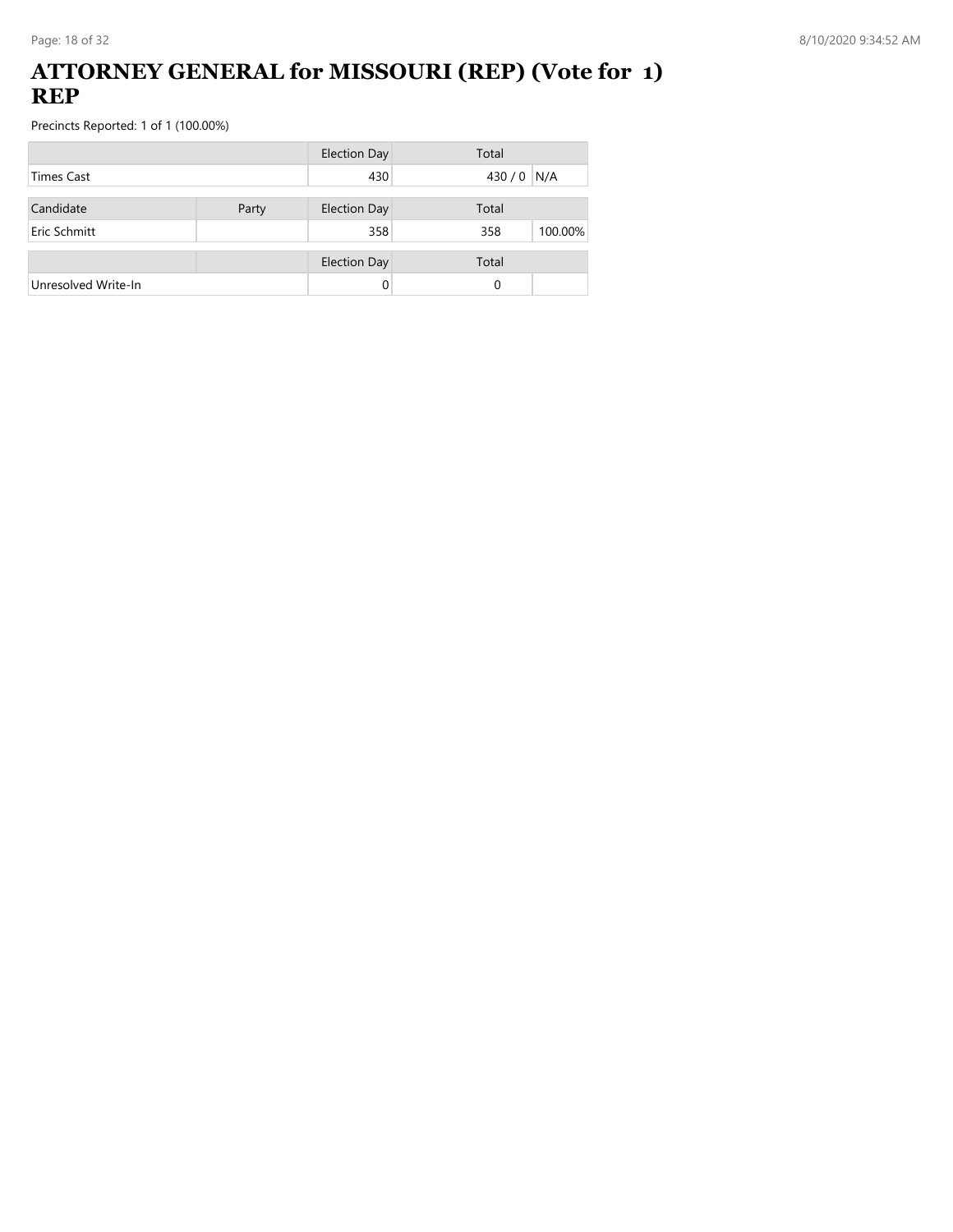### **ATTORNEY GENERAL for MISSOURI (DEM) (Vote for 1) DEM**

|                      |       | <b>Election Day</b> | Total |        |
|----------------------|-------|---------------------|-------|--------|
| <b>Times Cast</b>    |       | 93                  | 93/0  | N/A    |
| Candidate            | Party | <b>Election Day</b> | Total |        |
| <b>Rich Finneran</b> |       | 55                  | 55    | 67.07% |
| Elad Gross           |       | 27                  | 27    | 32.93% |
|                      |       | <b>Election Day</b> | Total |        |
| Unresolved Write-In  |       | 0                   | 0     |        |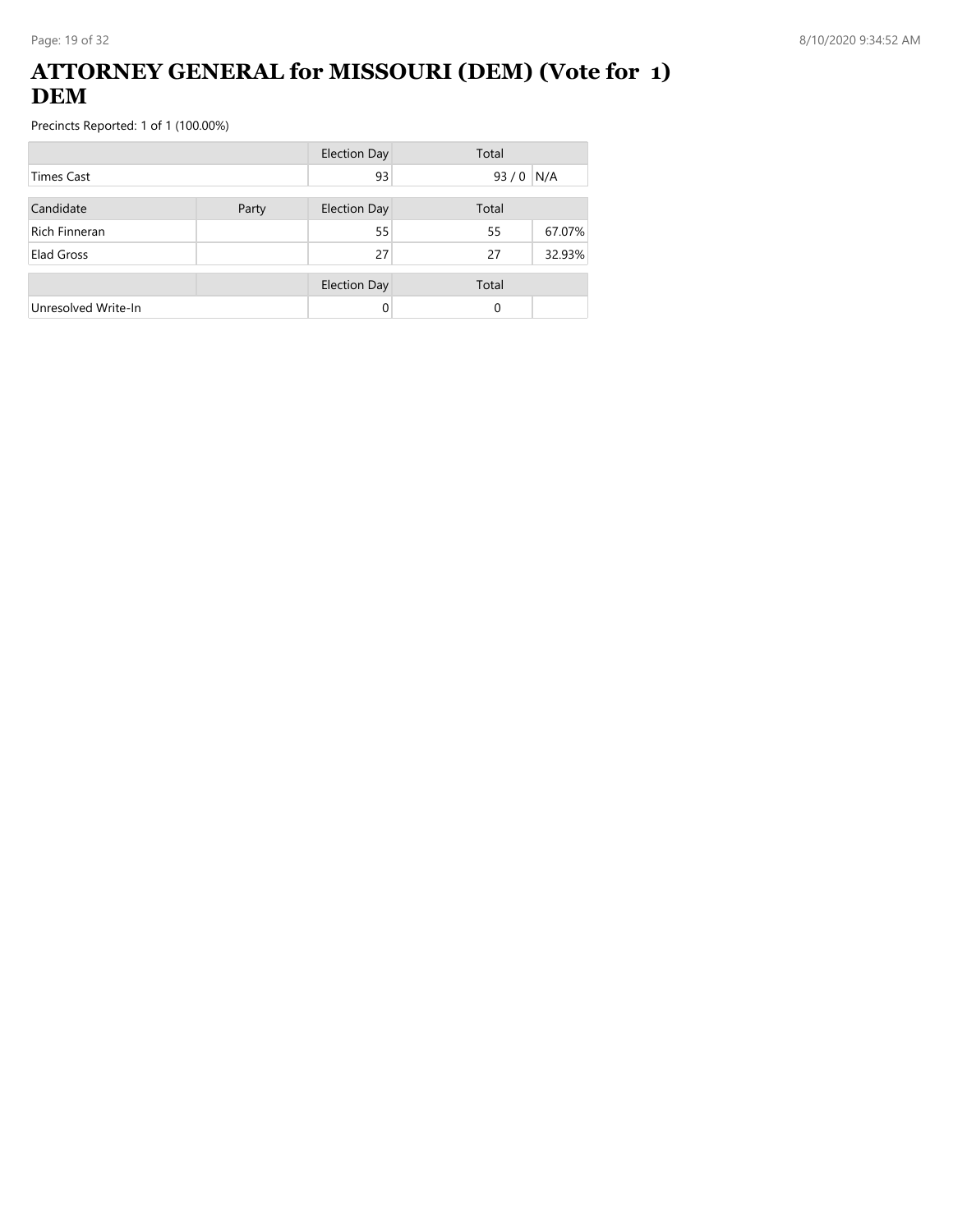#### **ATTORNEY GENERAL for MISSOURI (LIB) (Vote for 1) LIB**

|                     |       | <b>Election Day</b> | Total        |
|---------------------|-------|---------------------|--------------|
| <b>Times Cast</b>   |       |                     | N/A<br>1/0   |
| Candidate           | Party | <b>Election Day</b> | Total        |
| Kevin C Babcock     |       |                     | 100.00%<br>1 |
|                     |       | <b>Election Day</b> | Total        |
| Unresolved Write-In |       |                     | 0            |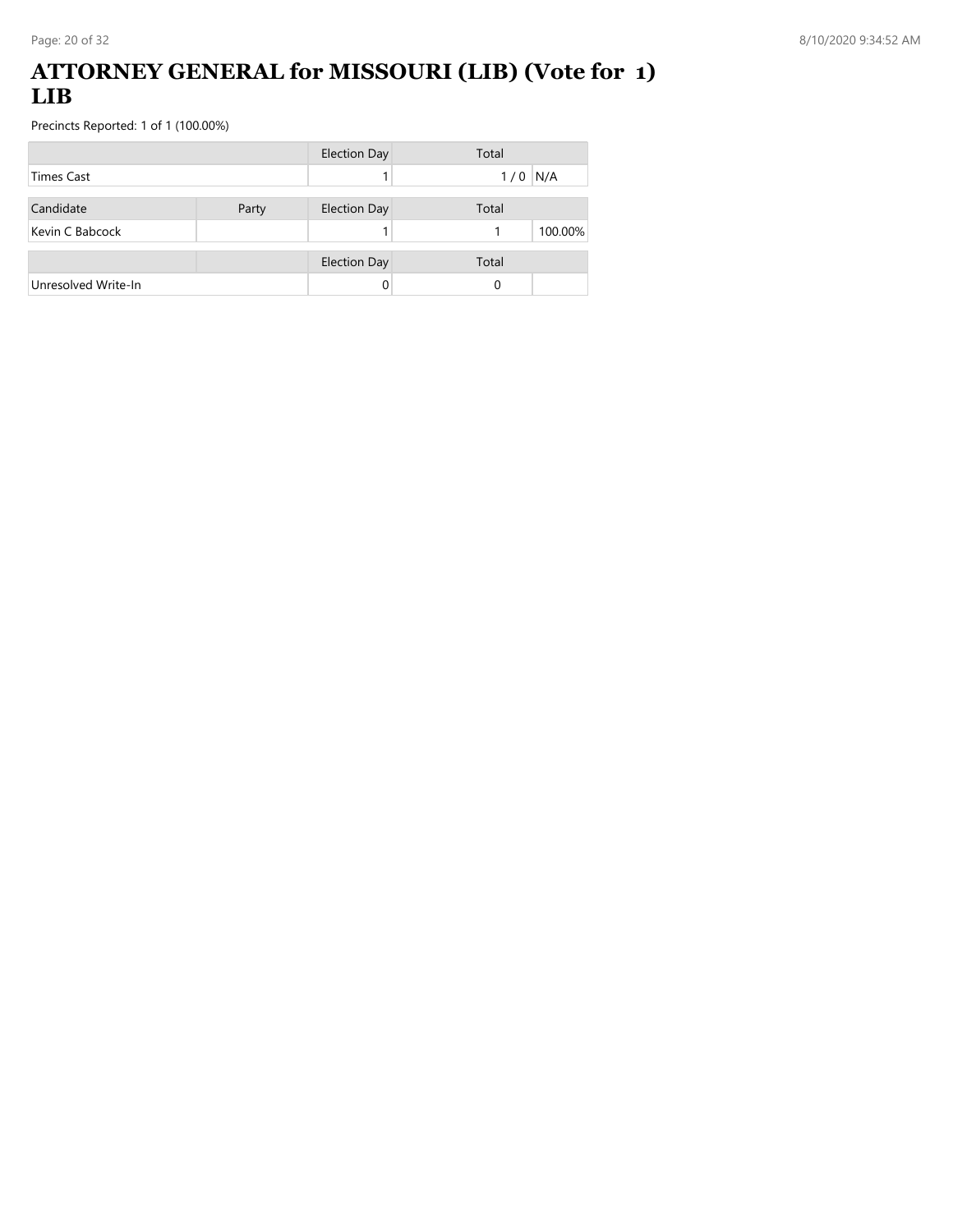#### **UNITED STATES REPRESENTATIVE IN CONGRESS for 3RD DISTRICT (REP), MISSOURI (Vote for 1) REP**

|                           |       | <b>Election Day</b> | Total    |        |
|---------------------------|-------|---------------------|----------|--------|
| <b>Times Cast</b>         |       | 430                 | 430/0    | N/A    |
| Candidate                 |       |                     |          |        |
|                           | Party | <b>Election Day</b> | Total    |        |
| <b>Brandon Wilkinson</b>  |       | 69                  | 69       | 17.83% |
| Adela Wisdom              |       | 13                  | 13       | 3.36%  |
| <b>Blaine Luetkemeyer</b> |       | 265                 | 265      | 68.48% |
| Jeffrey Nowak             |       | 19                  | 19       | 4.91%  |
| Lynette Trares            |       | 21                  | 21       | 5.43%  |
|                           |       |                     |          |        |
|                           |       | <b>Election Day</b> | Total    |        |
| Unresolved Write-In       |       | $\Omega$            | $\Omega$ |        |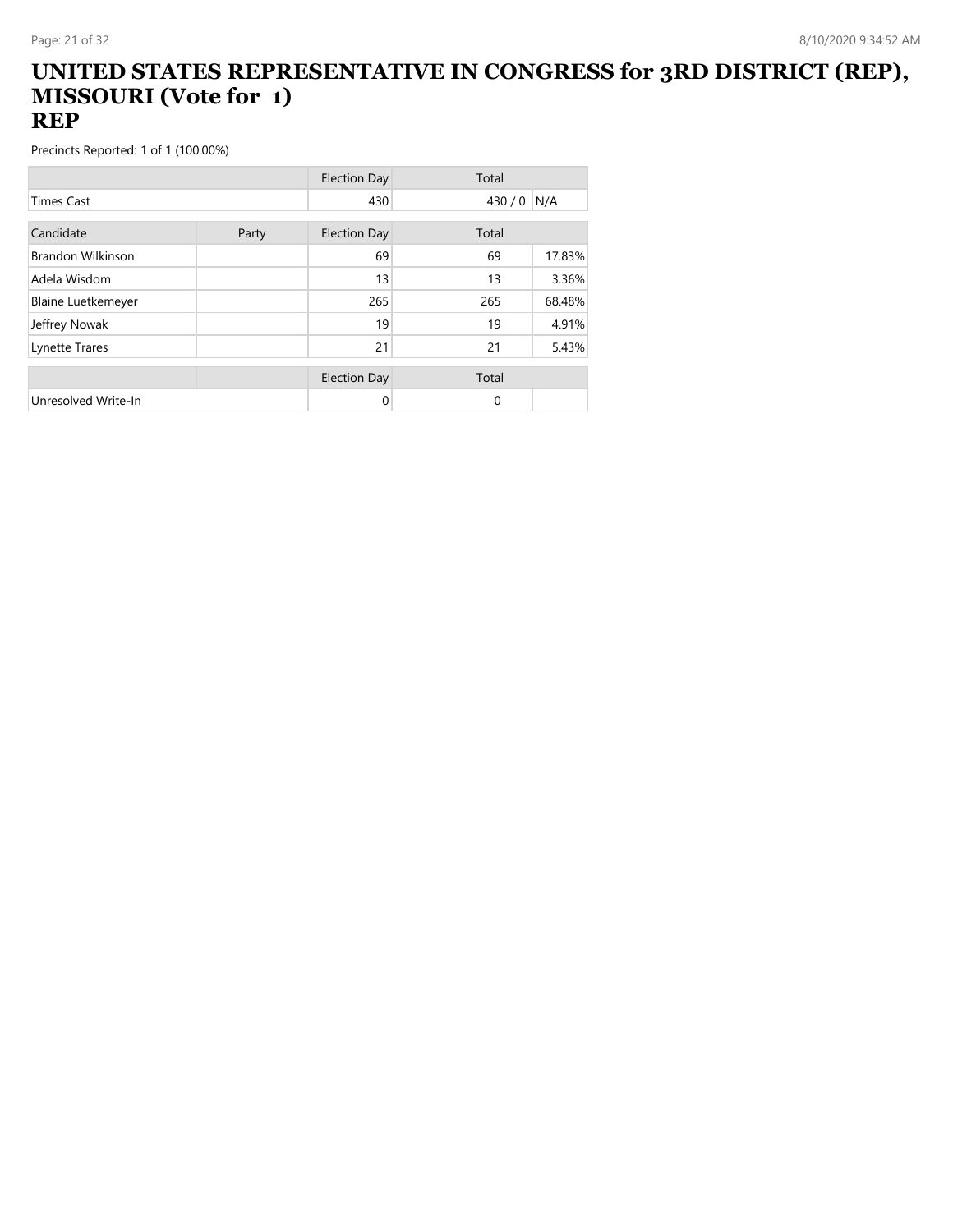#### **UNITED STATES REPRESENTATIVE IN CONGRESS for 3RD DISTRICT (DEM), MISSOURI (Vote for 1) DEM**

|                     |       | <b>Election Day</b> | Total    |        |
|---------------------|-------|---------------------|----------|--------|
| <b>Times Cast</b>   |       | 93                  | 93/0     | N/A    |
| Candidate           | Party | <b>Election Day</b> | Total    |        |
| Megan Rezabek       |       | 55                  | 55       | 68.75% |
| Dennis Oglesby      |       | 25                  | 25       | 31.25% |
|                     |       | <b>Election Day</b> | Total    |        |
| Unresolved Write-In |       |                     | $\Omega$ |        |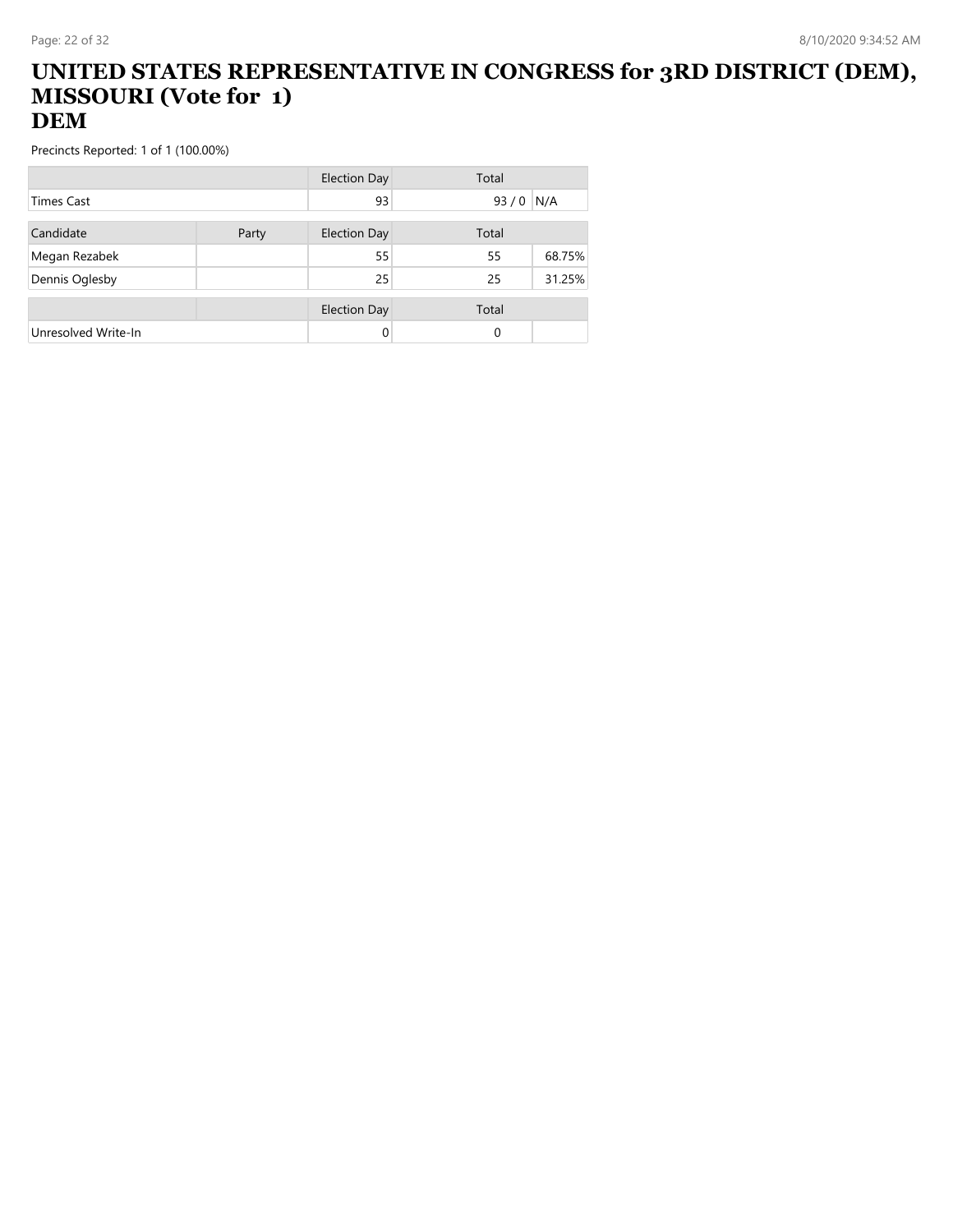#### **UNITED STATES REPRESENTATIVE IN CONGRESS for 3RD DISTRICT (LIB), MISSOURI (Vote for 1) LIB**

|                       |       | <b>Election Day</b> | Total     |
|-----------------------|-------|---------------------|-----------|
| <b>Times Cast</b>     |       |                     | $1/0$ N/A |
| Candidate             | Party | <b>Election Day</b> | Total     |
| Leonard J Steinman II |       |                     | 100.00%   |
|                       |       | <b>Election Day</b> | Total     |
| Unresolved Write-In   |       |                     | 0         |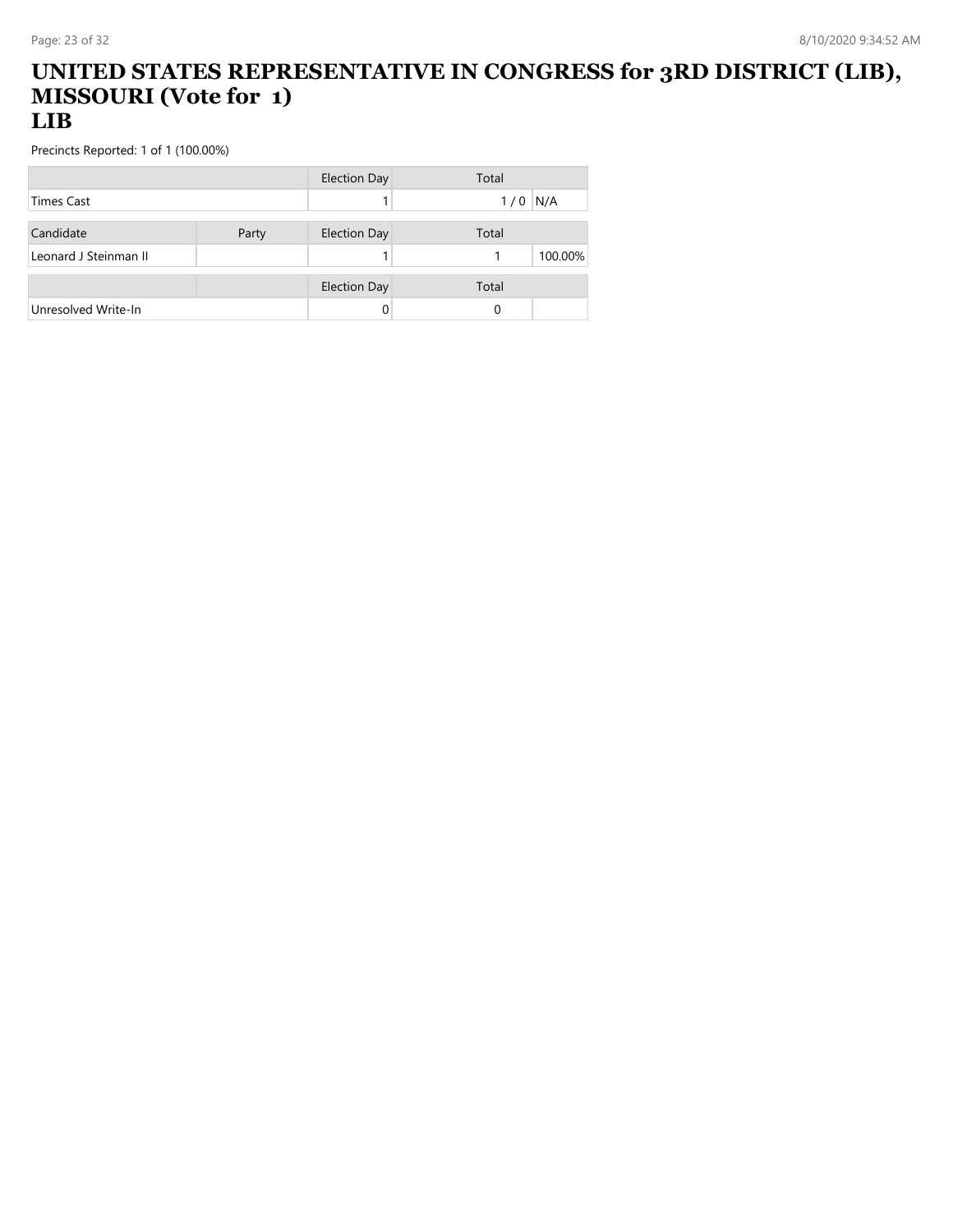## **STATE REPRESENTATIVE for 42ND DISTRICT (REP), MISSOURI (Vote for 1) REP**

|                     |       | <b>Election Day</b> | Total          |  |
|---------------------|-------|---------------------|----------------|--|
| <b>Times Cast</b>   |       | 430                 | 430/0<br>N/A   |  |
| Candidate           | Party | <b>Election Day</b> | Total          |  |
|                     |       |                     |                |  |
| Jeff Porter         |       | 334                 | 334<br>100.00% |  |
|                     |       | <b>Election Day</b> | Total          |  |
| Unresolved Write-In |       | 0                   | 0              |  |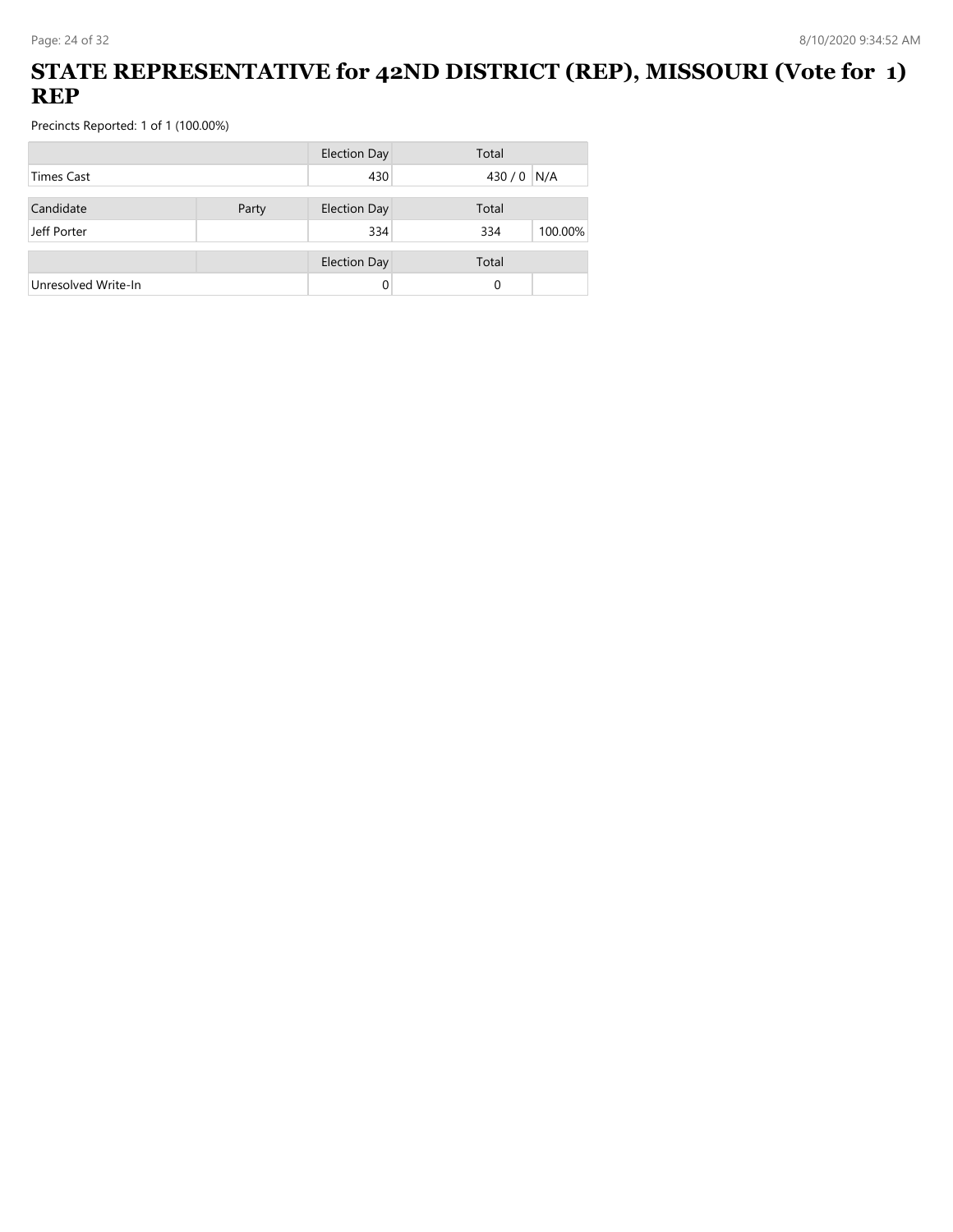#### **COUNTY COMMISSIONER for SOUTHERN DISTRICT (REP), MISSOURI (Vote for 1) REP**

|                     |       | <b>Election Day</b> | Total    |        |
|---------------------|-------|---------------------|----------|--------|
| <b>Times Cast</b>   |       | 430                 | 430/0    | N/A    |
| Candidate           | Party | <b>Election Day</b> | Total    |        |
| Tony Gagliano       |       | 174                 | 174      | 43.94% |
| Dave Mikus          |       | 107                 | 107      | 27.02% |
| Luke F. Struckhoff  |       | 30                  | 30       | 7.58%  |
| Tom Meyer           |       | 59                  | 59       | 14.90% |
| Jason Boles         |       | 26                  | 26       | 6.57%  |
|                     |       | <b>Election Day</b> | Total    |        |
| Unresolved Write-In |       | 0                   | $\Omega$ |        |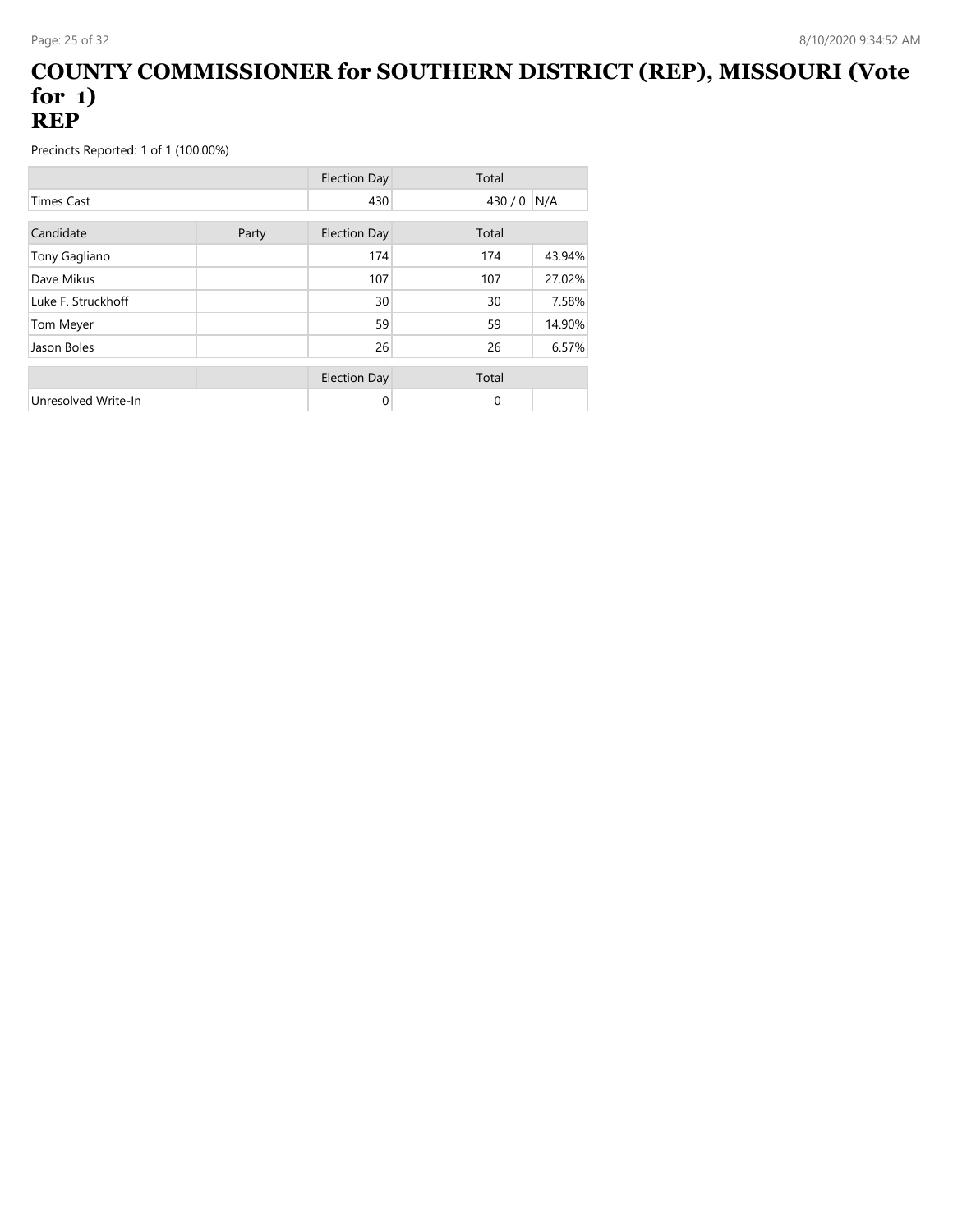## **SHERIFF for WARREN COUNTY (REP), MISSOURI (Vote for 1) REP**

|                     |       | <b>Election Day</b> | Total          |
|---------------------|-------|---------------------|----------------|
| Times Cast          |       | 430                 | 430/0<br>N/A   |
| Candidate           | Party | <b>Election Day</b> | Total          |
| Kevin Harrison      |       | 370                 | 100.00%<br>370 |
|                     |       | <b>Election Day</b> | Total          |
| Unresolved Write-In |       | 0                   | 0              |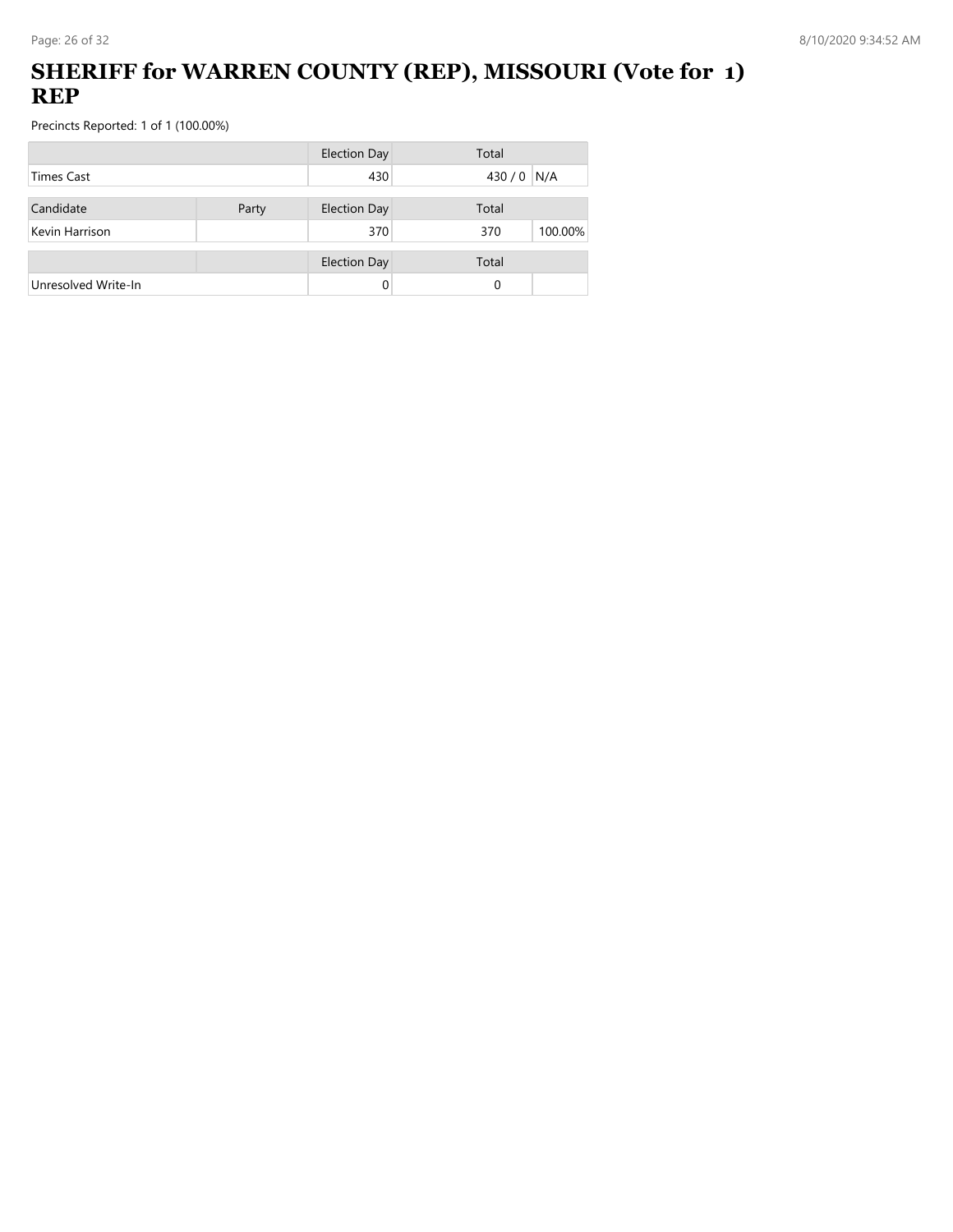## **ASSESSOR for WARREN COUNTY (REP), MISSOURI (Vote for 1) REP**

|                          |       | Election Day        | Total |        |
|--------------------------|-------|---------------------|-------|--------|
| <b>Times Cast</b>        |       | 430                 | 430/0 | N/A    |
| Candidate                | Party | <b>Election Day</b> | Total |        |
| Kathryn L. (Katie) Smith |       | 247                 | 247   | 61.60% |
| Terence (Terry) Bracht   |       | 154                 | 154   | 38.40% |
|                          |       | <b>Election Day</b> | Total |        |
| Unresolved Write-In      |       | 0                   | 0     |        |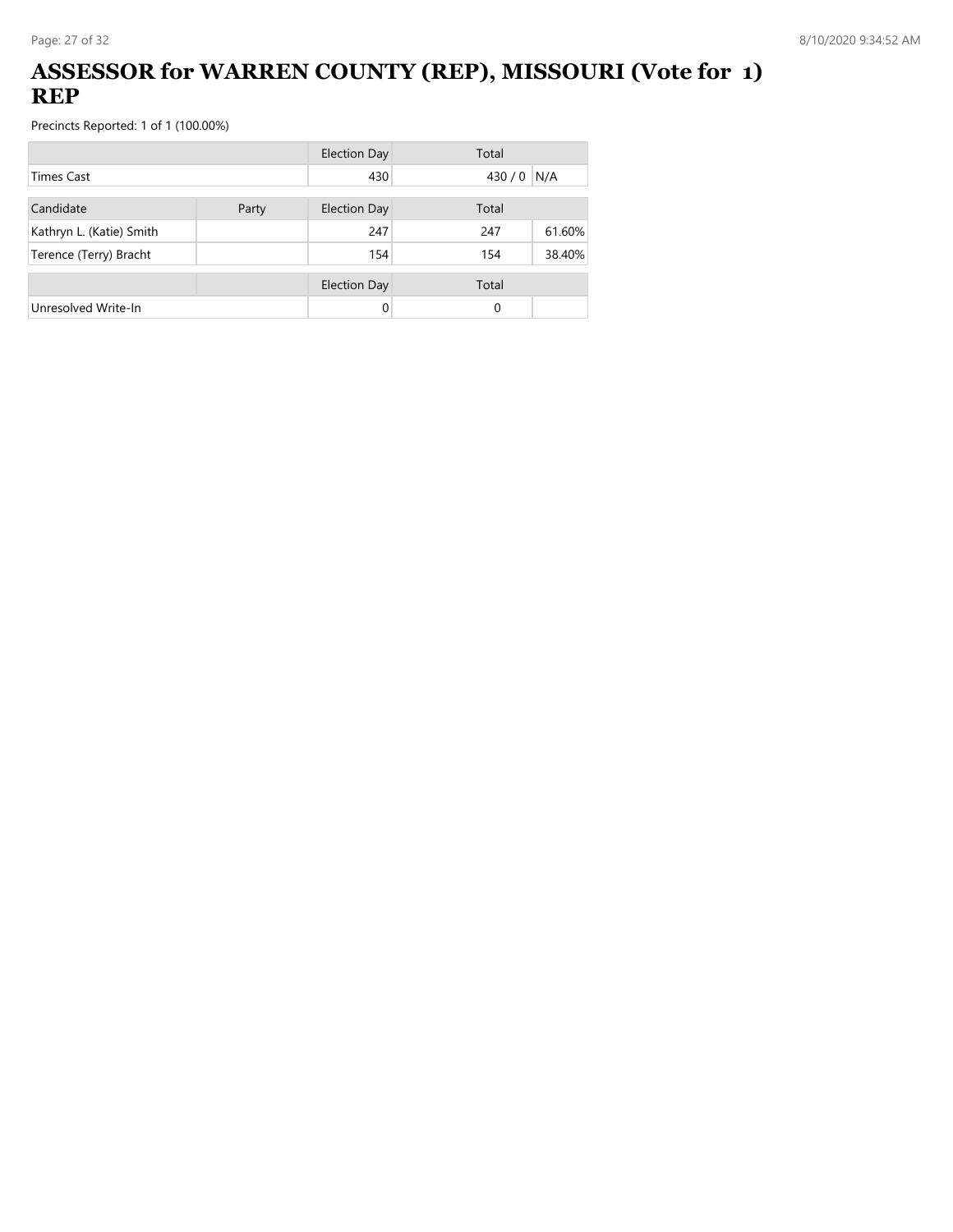#### **PUBLIC ADMINISTRATOR for WARREN COUNTY (REP), MISSOURI (Vote for 1) REP**

|                         |       | <b>Election Day</b> | Total       |         |
|-------------------------|-------|---------------------|-------------|---------|
| <b>Times Cast</b>       |       | 430                 | 430 / 0 N/A |         |
| Candidate               | Party | <b>Election Day</b> | Total       |         |
| Melissa (Missy) Dempsey |       | 356                 | 356         | 100.00% |
|                         |       | <b>Election Day</b> | Total       |         |
| Unresolved Write-In     |       |                     | 0           |         |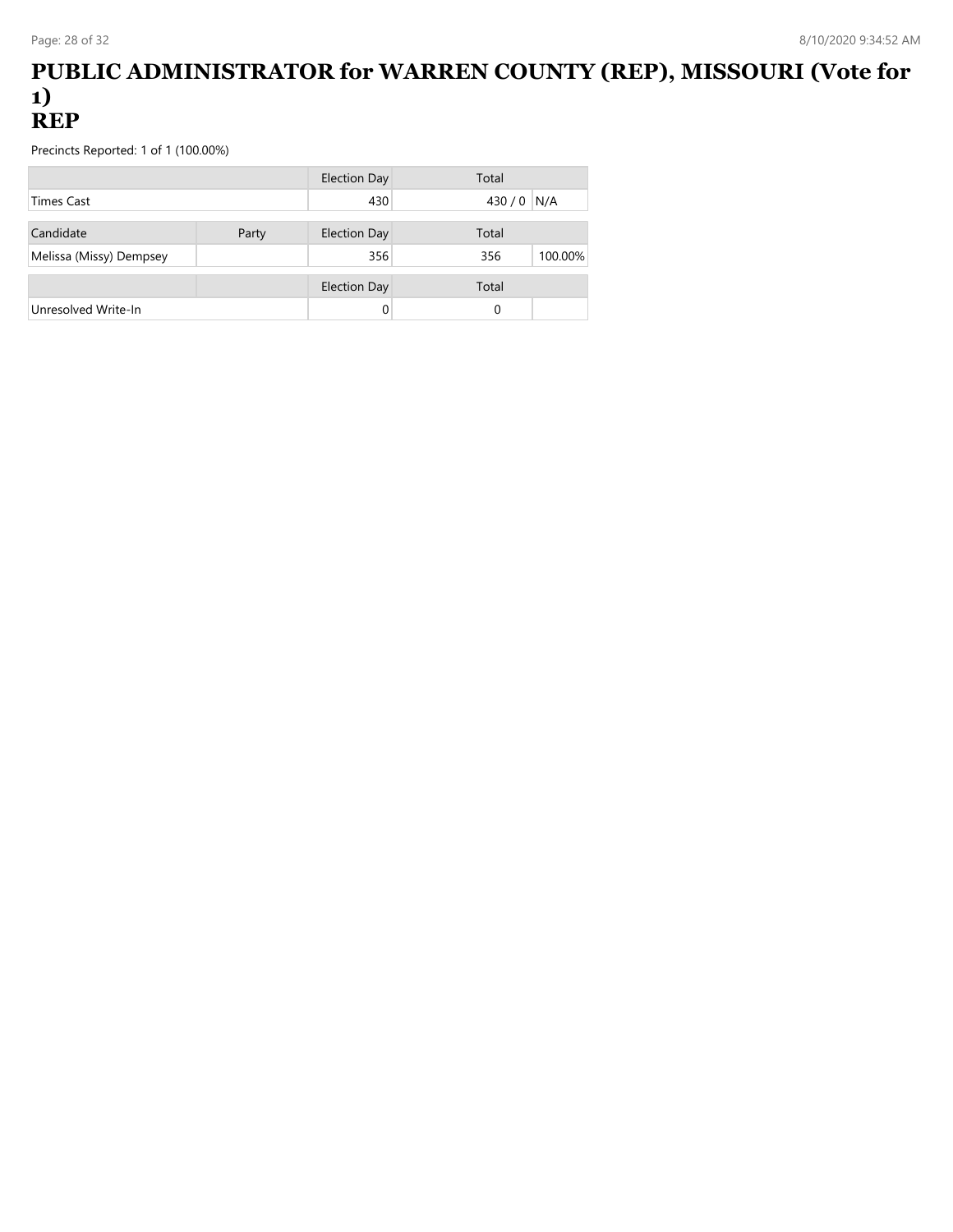## **CORONER for WARREN COUNTY (REP), MISSOURI (Vote for 1) REP**

|                     |       | <b>Election Day</b> | Total          |
|---------------------|-------|---------------------|----------------|
| <b>Times Cast</b>   |       | 430                 | 430 / 0 N/A    |
| Candidate           | Party | <b>Election Day</b> | Total          |
| Mark W. O'Neill     |       | 357                 | 100.00%<br>357 |
|                     |       | <b>Election Day</b> | Total          |
| Unresolved Write-In |       | 0                   | 0              |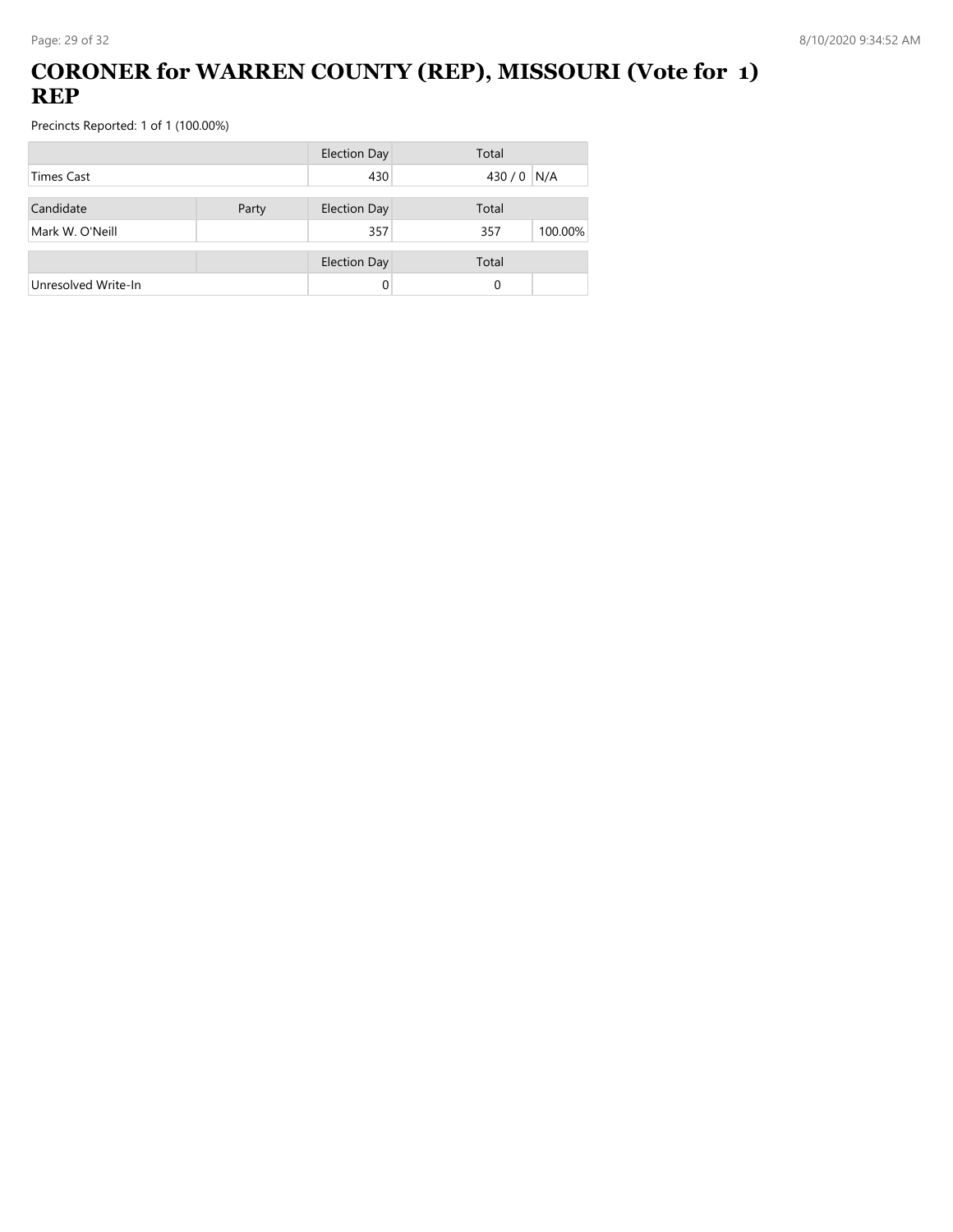## **SURVEYOR for WARREN COUNTY (REP), MISSOURI (Vote for 1) REP**

|                     |       | <b>Election Day</b> | Total          |
|---------------------|-------|---------------------|----------------|
| Times Cast          |       | 430                 | 430 / 0 N/A    |
| Candidate           | Party | <b>Election Day</b> | Total          |
| Robert L. Lewis     |       | 362                 | 362<br>100.00% |
|                     |       | <b>Election Day</b> | Total          |
| Unresolved Write-In |       |                     | 0              |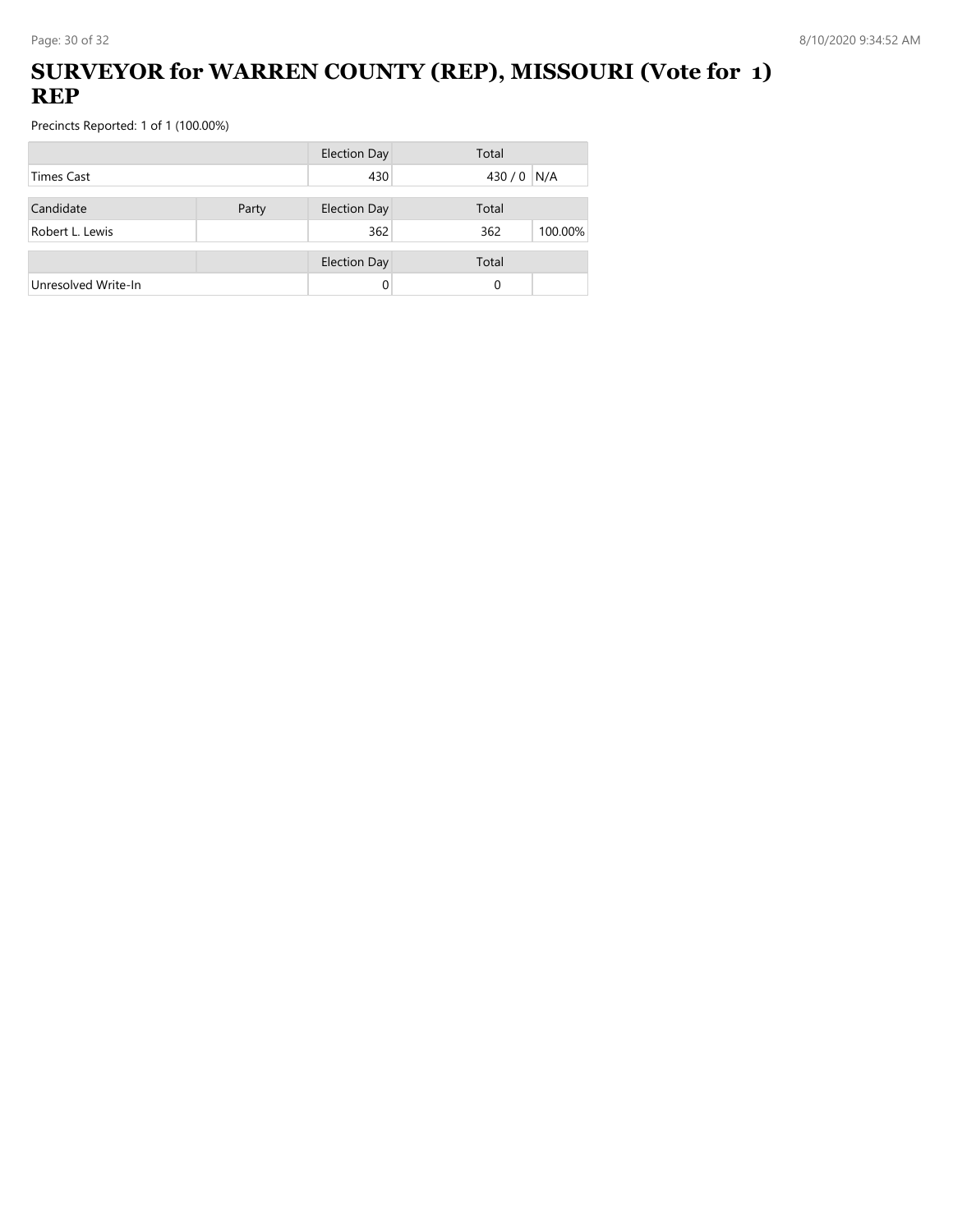# **CONSTITUTIONAL AMENDMENT NO. 2 for MISSOURI (Vote for 1)**

|                     |       | <b>Election Day</b> | Total       |        |
|---------------------|-------|---------------------|-------------|--------|
| <b>Times Cast</b>   |       | 535                 | 535 / 1,670 | 32.04% |
| Candidate           | Party | <b>Election Day</b> | Total       |        |
| <b>YES</b>          |       | 189                 | 189         | 35.80% |
| <b>NO</b>           |       | 339                 | 339         | 64.20% |
|                     |       | <b>Election Day</b> | Total       |        |
| Unresolved Write-In |       | $\Omega$            | $\Omega$    |        |